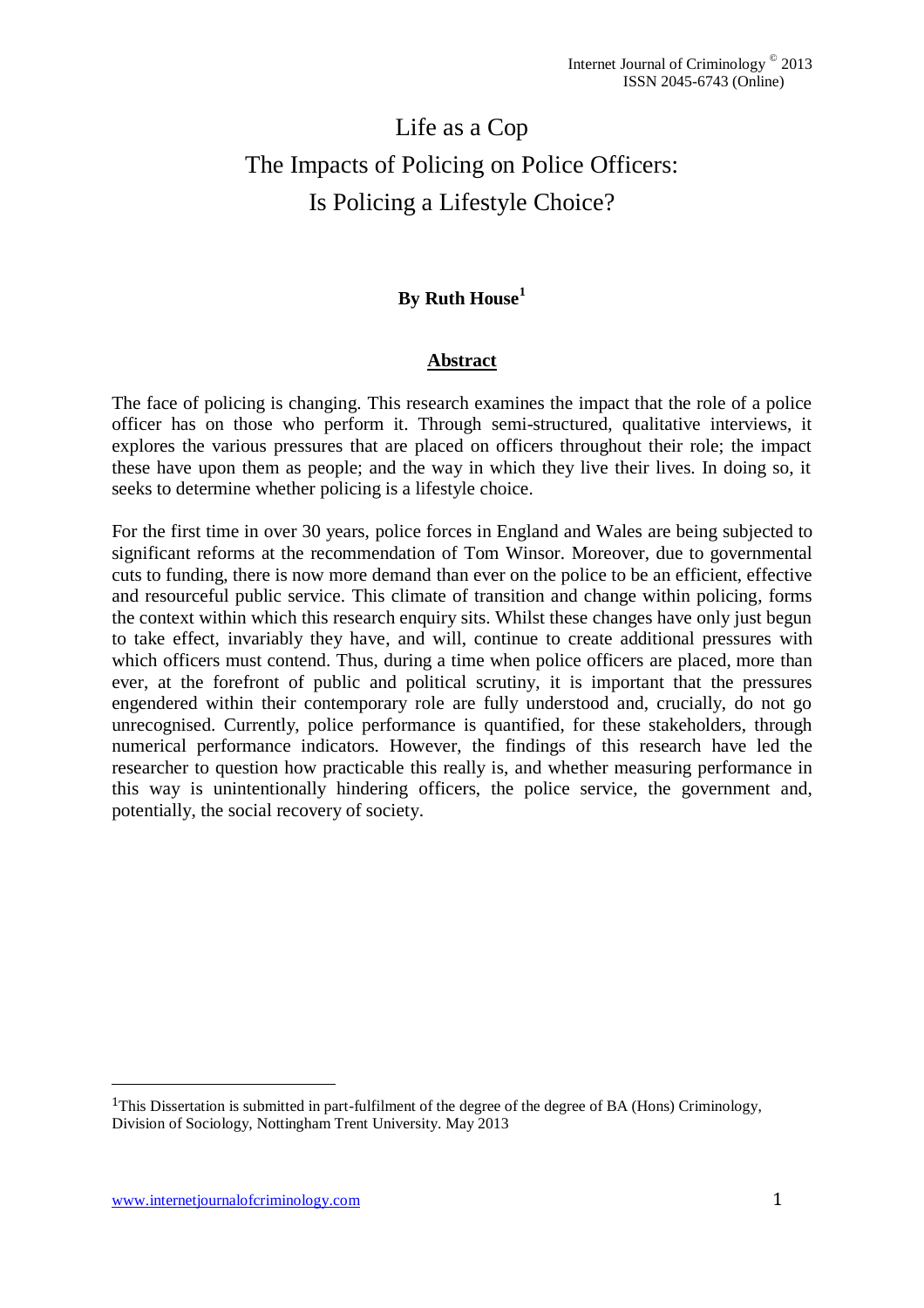# **Contents**

| <b>Acknowledgements</b>                                         | 3                       |
|-----------------------------------------------------------------|-------------------------|
| <b>Chapter One: Introduction</b>                                | $\overline{\mathbf{4}}$ |
| <b>Chapter Two: Methodology</b>                                 | 5                       |
| <b>Chapter Three: Literature Review</b>                         | 6                       |
| <b>Chapter Four: Research Findings and Analysis</b>             | 11                      |
| <b>Chapter Five: Conclusion</b>                                 | 19                      |
| <b>Appendix 1: Interview Schedule</b>                           | 22                      |
| <b>Appendix 2: Notification of Ethics Decision (SREC)</b>       | 23                      |
| <b>Appendix 3: Participant Information and Informed Consent</b> | 24                      |
| <b>References</b>                                               | 26                      |

**Word Count: 10,970**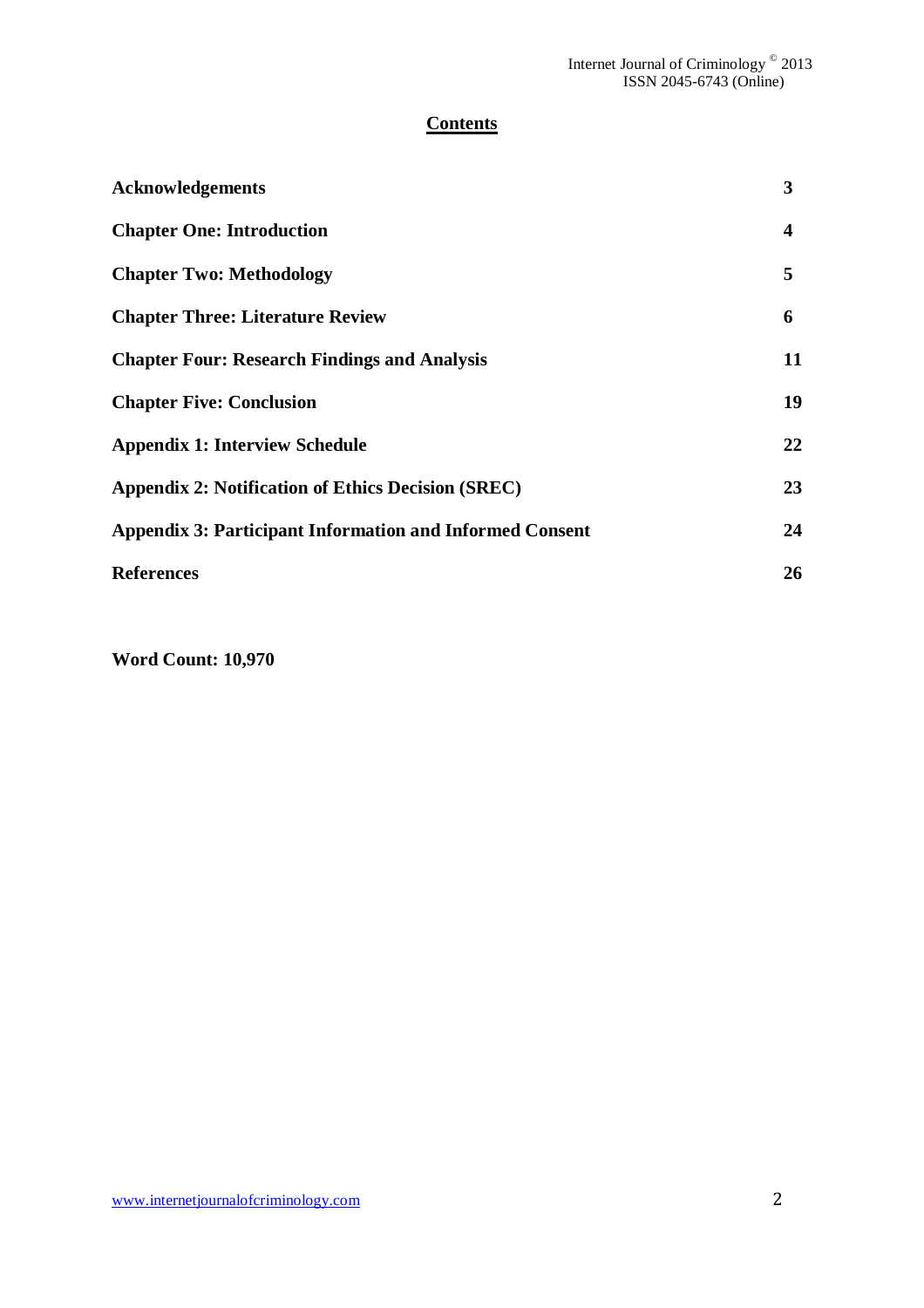# **Acknowledgements**

I would like to give special thanks to my dissertation supervisor, Natasha Chubbock, for her invaluable guidance, advice and reassurance throughout the entirety of this process.

I would also like to thank my family and friends for their constant support and encouragement throughout my degree. In particular, to my parents, who gave me the opportunity to experience university and, to realise and pursue my ambitions.

To the four police officers who participated in this research, thank you for your brilliant contribution and for the support and inspiration you provide to me as a Special Constable.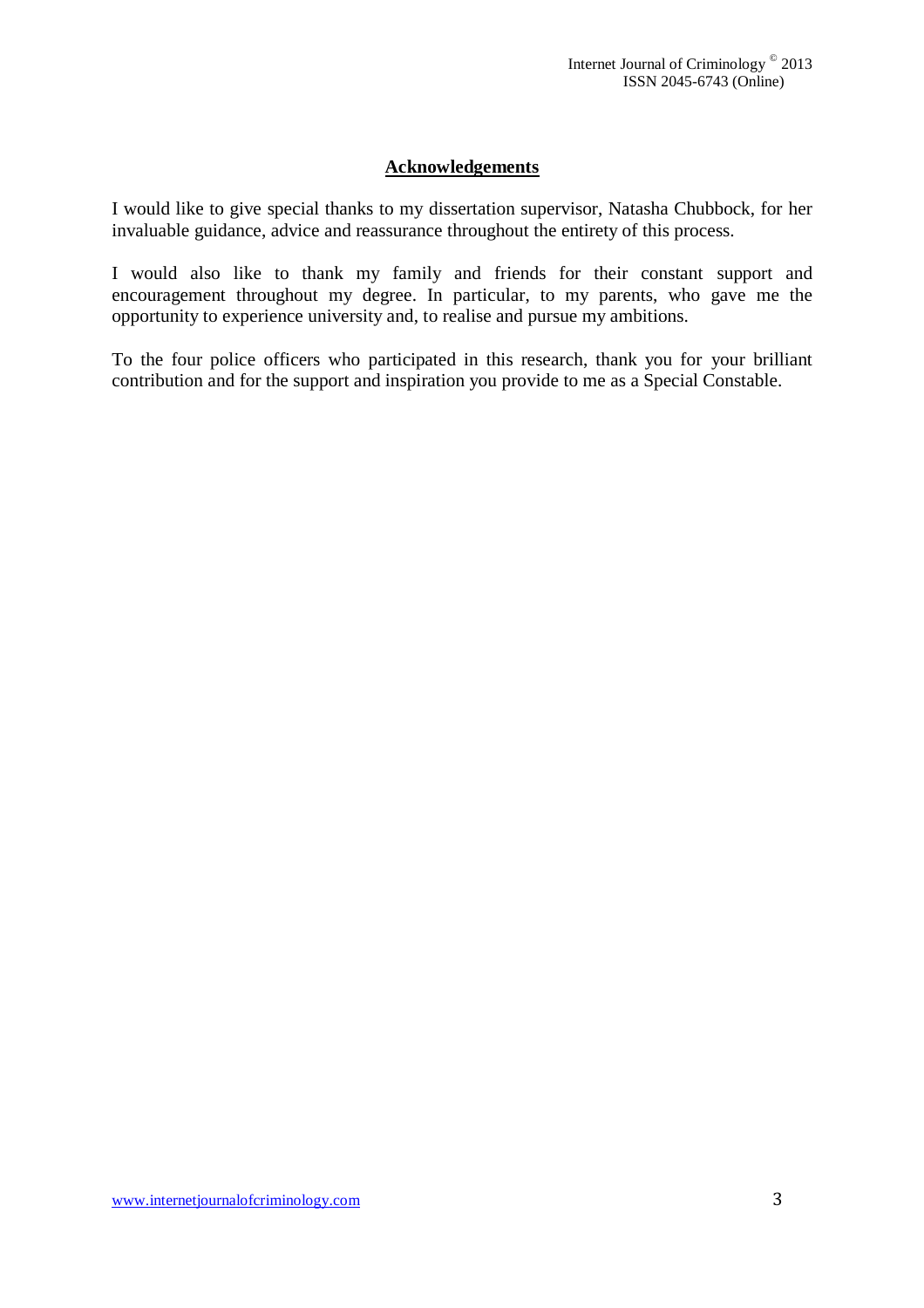# **Chapter One: Introduction**

The interesting role and unique position that police officers hold within society, makes policing a popular area of research. Thus there is extensive academic literature on this topic. Whilst being diverse, the majority of research tends to focus on policing in the isolated context of the police occupational role, as it is largely concerned with officers' performance and conduct whilst on duty. There is, however, less research into how policing impacts upon the individual who fulfils the role and, more specifically, the effect that the role has on them personally, both on and, more importantly, off duty. To an extent, the police service recognises that these two dimensions are interlinked; as prior to being recruited, officers are screened for personal problems that could affect their performance at work, through stringent psychometric, health, and physical fitness tests. It is important, therefore, to determine whether any of the personal problems experienced by police officers post employment, are as a result of the occupational conditions and pressures created by their policing role. This highlights an area that warrants further investigation. This focus creates a unique opportunity to gain an invaluable insight into the personal lives of police officers; the changes the role has meant for them as a person and the way in which they live.

The purpose of this research is to assess the various impacts that the occupational role of a police officer has upon officers, both at work and in their personal life. Theoretical accounts within criminology will be drawn upon to explore the influence and significance of police culture. The research seeks to determine and to explore the extent of the role that police culture plays within policing and the positive and negative impacts of this on officers. Furthermore, it aims to identify the specific aspects of the role that exert pressure, or have some bearing on police officers, to determine the impact these have upon the individual, emotionally, psychologically, physically and behaviourally; how they shape their attitudes and personality; and affect the way in which they live their lives, both at work and off duty. Through this, it is possible to ascertain the extent to which performing this role pervades an individual's life, to explore the idea that policing is not just an occupation, but is also, a lifestyle choice.

In exploring the above, this dissertation hopes to determine whether police officers suffer any negative impacts as a result of performing their role. If so, it will be considered whether these are legitimate problems for police officers; how any negative impacts are dealt with at present; and, whether they could be reduced or improved by other means.

In 2010 Tom Winsor was appointed to conduct a comprehensive review of police pay and job conditions. The report concluded by recommending that officers' pay should be relative to their skills, ability, efficiency and performance, as well as the type of policing jobs they undertake. In addition, Winsor has advocated the introduction of an annual fitness test, with pay cuts for those who fail, as well as the retirement age being increased to sixty years of age (Winsor, 2011). Although seemingly intuitive, these changes do not consider that the role itself could contribute to an officer's poor performance, decline in physical fitness levels, or need to undertake a 'back office' role for a period of their service. These modifications appear in parallel with the drive by central government to cut funding to the police service by 20% (HM Treasury, 2010). This reduction of approximately £1.2 billion (Winsor, 2012) represents a major challenge to the police service to be resourceful, whilst maintaining and demonstrating its performance as a front-line public service, particularly, as over eighty percent of the budget is used to employ staff (Winsor, 2011). Meanwhile, public demand, expectation and scrutiny of the police service continue to grow (Newburn, 2008). Another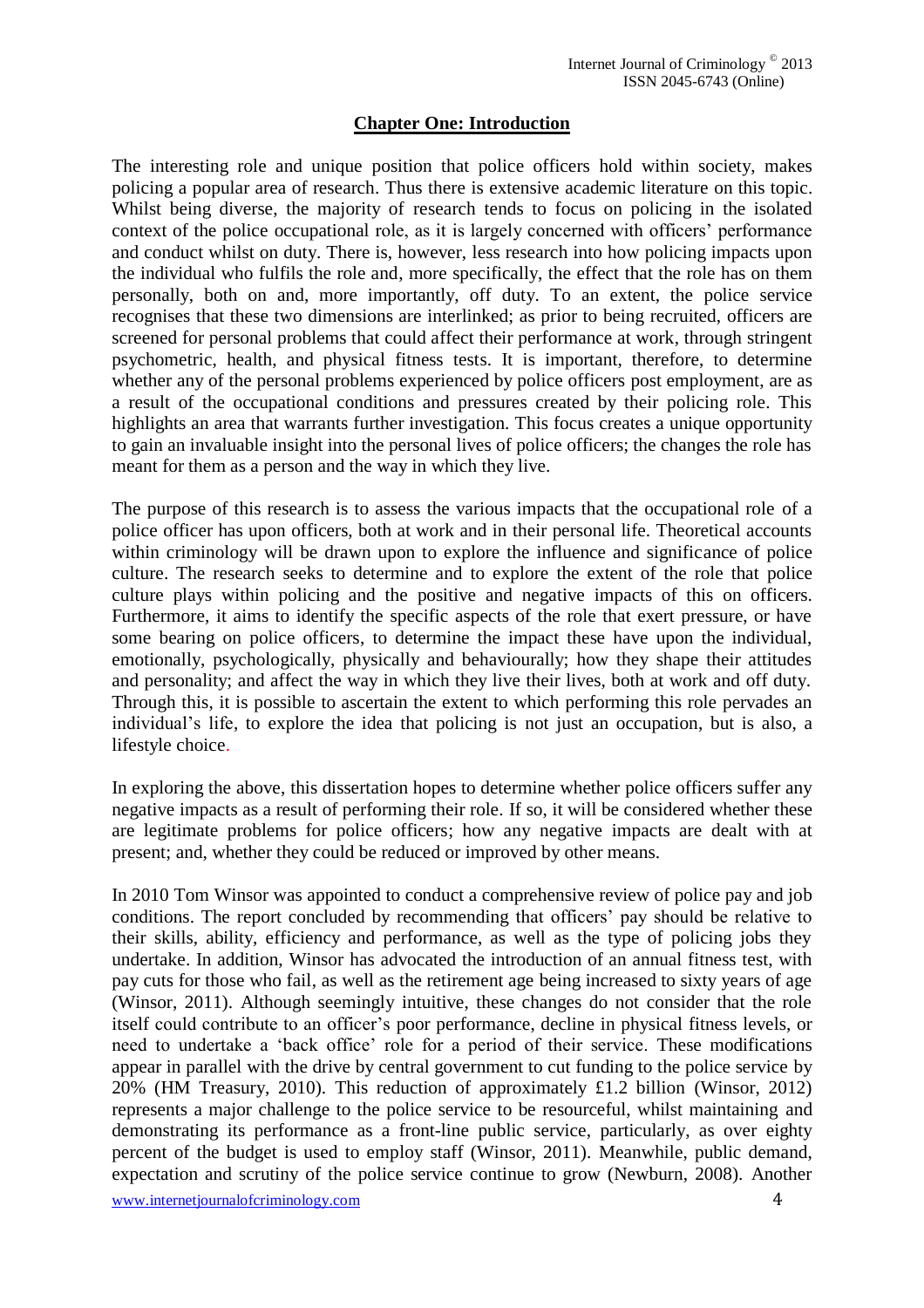controversial decision is to reduce the starting salary of a police constable to £19,000 (Winsor, 2011), as at present, the career is considered to be 'too attractive' (Beckford, 2012). With the freeze on recruitment having been recently lifted, it is questionable how attractive these reforms and additional pressures of the role will appear to potential new recruits, and whether serving officers' initial attraction to the role still holds. Moreover, with a reduction in job security (ibid) whether it is still the 'job for life' it once was and what this means for serving officers. This research also seeks to provide an appreciation of this.

Chapter two will provide an outline of the methodology that has been chosen to best conduct this research. Chapter three will follow with an examination of the existing literature on police culture and the impact that this, and the various dimensions of the role have upon police officers. Chapter four will present the findings of this research and a comparative analysis of these with the existing literature. Finally, chapter five will highlight the conclusions that can be drawn from this piece of research.

# **Chapter Two: Methodology**

To undertake this research, both primary and literary methods have been employed; the former being a qualitative, semi-structured interview administered to four individual police officers, and the latter, a literary analysis of existing research.

Interviews obtain first hand information directly from a primary source. They can be shaped to meet the specific research aims, through carefully tailoring the questions to effectively gain this information (Bryman, 2008). Interviews also provide access to in-depth, personal accounts and perceptions, which, through other methods, would be unquantifiable (Berg, 2009). Being semi-structured they are less restrictive, and act as a vital tool to elicit additional new information. Through encouraging participants to expand upon, and further consider, their initial responses (Hale et al, 2009), a more evocative and insightful understanding can be gained. A significant amount of past research on the police has been solely observant; this method does not utilise the personal views and experiences of police officers, particularly in relation to the police culture of which they are actively part (Chan et al, 2003; Waddington, 1999). Thus, in order to explore the impacts of the role of a police officer, direct engagement in this way is essential to gain this self-reflection. One disadvantage of this method is the potential influence of the researcher upon participants' responses (Bryman, 2008). As a Special Constable, the researcher's ambition to join the police force was known to the participants; thus, to reduce the effect of this knowledge, participants were requested to answer honestly, and without concern for the implications.

Given the researchers ready access to serving police officers, a purposive sampling method was employed. Selected participants fitted the specific criteria needed for the research (Silverman, 2010), in this case, those who are, or have recently been, police officers. This sampling technique does however have its limitations in terms of being representative and being able to generalise the findings (Bryman, 2008).

To gain more reliable and representative results, a larger scale study, conducted using officers from several police forces would be necessary. A longitudinal study design, as conducted by Garner (2005) would also allow for the changes in impact of the role upon police officers to be gauged over a period of time. However, due to time constraints, this approach is unrealistic. Instead, participants with varying lengths of service were specifically chosen; this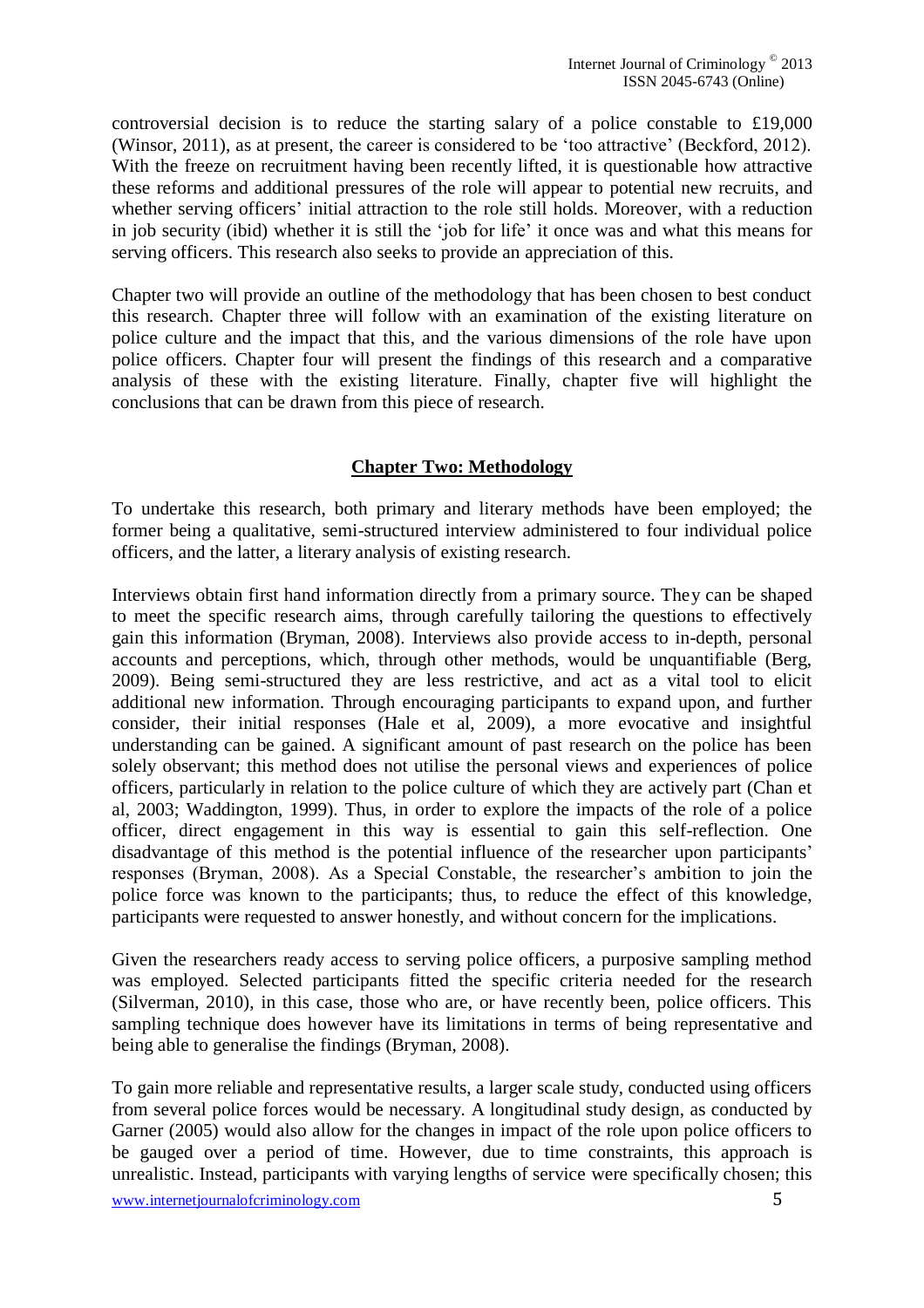provided an additional dynamic to the research, and allowed for further comparisons to be made. To ensure an accurate transcription of their accounts, all interviews were recorded. This allowed the researcher to fully engage in communication with the participant throughout the interview, creating a comfortable, informal environment. Although the interviews lasted no longer than an hour, this, combined with analysis of the data, was a time-consuming process for a solo researcher. Thus a small sample of four participants was considered justified for this qualitative under-graduate research.

Consent to conduct the primary research was gained from the relevant police organisation and from the university ethics committee. Participants were informed of the purpose of the research, both verbally, and through a written information sheet. As their participation was voluntary, it was emphasised that they had a right to withdraw at any stage of the process. Once they had consented to take part, formal written informed consent was taken. They were assured that their participation would remain anonymous; that responses provided would be treated as confidential; and that all data would be stored securely. Anonymity was imperative, as participants were discussing their profession; this was guaranteed by assigning a unique identifier to each participant. Due to the nature of the research, there were no significant risks involved for the participant or the researcher.

To compliment the primary research findings, a literary analysis was conducted to examine the theoretical explanations and research outcomes relevant to the area of study. This evaluation of existing literature effectively contextualises it within criminology and highlights the well established key concepts and themes, which are most applicable to be used in support of this investigation. Through comparison, it is possible to identify where the findings of this research support that of existing research and, more importantly, are able to contribute new ideas and concepts. Through a secondary analysis, easy and inexpensive access was gained to a vast quantity of high-quality resources, which can be used to support and frame this enquiry. There are, however, limitations to this process, in terms of the quality, validity and reliability of the data (Bryman, 2008); thus, consideration was given during interpretation of this. The age of these academic sources is also considered to be a drawback. Yet, as the literature demonstrates, the early theories and concepts on policing have survived to hold a strong and consistently relevant significance today. These prescribe the foundations for much of contemporary police research; a practice this study has also adopted.

# **Chapter Three: Literature Review**

This chapter will provide an overview of the key themes that arise in the existing literature, with a focus on the following areas: the role and significance of police culture; the different pressures that policing generates for police officers; and the impacts this has on the individual.

# **Exploring Police Culture**

An abundance of criminological research focuses on understanding the culture that exists within policing. This has been described using various interchangeable terms, including: 'cop culture' (Reiner, 2010), the 'working personality' of the police (Skolnick, 1966), the 'police mind' (Fielding & Fielding, 1991) and, 'police sub-culture' (Waddington, 1999). A definition of a culture, which is valuable within the policing context, is:

'A pattern of shared basic assumptions that was learned by a group as it solved its problems of external adaptation and internal integration, that has worked well enough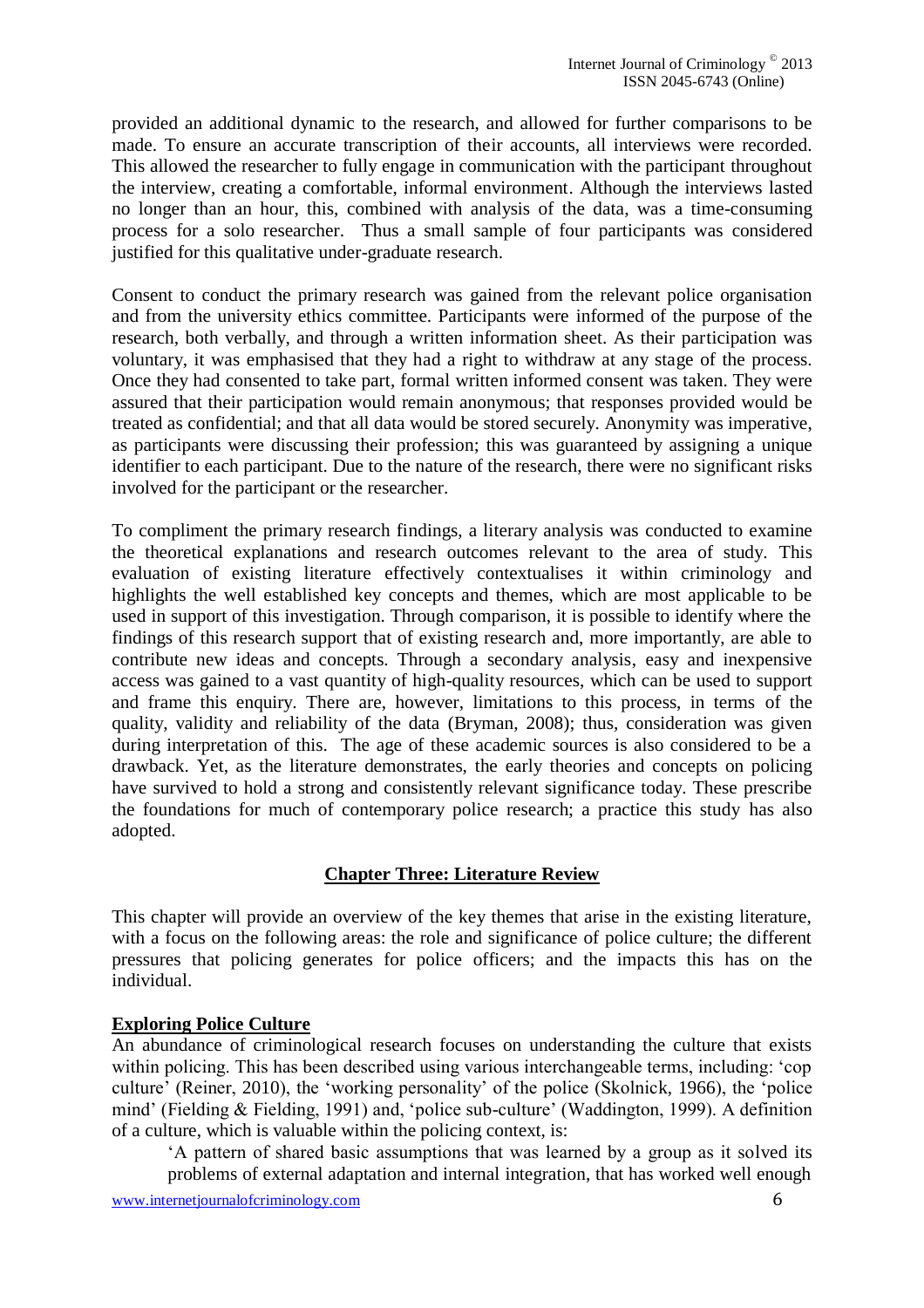to be considered valid and, therefore, to be taught to new members as the correct way to perceive, think, and feel in relation to those problems' (Schein, 2004: 17).

In essence, the police culture prescribes a police officer's attitudes, behaviour, and work ethic (Scaramella et al, 2011) and the way they should perceive society and their role within it (Reiner, 2000). Where these cultural values are accepted, officers are believed to conform to what is perceived to be the dominant police identity. It is thought to have established on a foundation of shared generational experiences, which have been conventionalised and used to nurture new recruits. These experiences capture and convey examples of 'correct' police conduct and competent behaviours (Shearing & Ericson, 1991). This is further reinforced through organisational socialisation, whereby 'a member learns the required behaviours and supportive attitudes necessary to participate as a member of an organisation' (Van Maanen, 1972: 2). For police officers, this socialisation occurs both formally and informally throughout training, performing the role, and through integration with fellow officers (Lindsay et al, 2008; Fielding & Fielding, 1991). Some researchers suggest that this process occurs subconsciously (Kirschman, 2007; Skolnick, 1975), whereas others argue that it is an active personal choice (Chan et al 2003; Chan, 1996). However, internal and external pressures to conform and meet expectations, along with the desire for acceptance, may also be at play (Skolnick, 1975).

Earlier research conceptualises police culture as a singular phenomenon (Skolnick, 1966; Westley, 1970). This promotes a single, dominant culture that encompasses all police tendencies, to which officers become acculturated. Despite being once highly influential, much research has since rejected this particular view, in favour of one that seeks to account for cultural variation. In examining police culture from this perspective, researchers have identified a number of distinct police typologies, which aim to define and group certain characteristics together (Reiner, 1985; Paoline, 2003). These categorise individual officers and provide explanations for the differences found between them. Similarly, research also points to the sub-cultures 'generated by distinct experiences associated with specific structural positions' (Reiner, 2000: 116), such as rank level, specialised department, and police force (Alderson, 1979; Reiner, 2000; Chan, 1996).

The majority of critics have dismissed the positive aspects of police culture as inconsequential (O'Loughlin & Billing, 2000 in Coady et al, 2000). However, the culture can be seen as a necessary and effective tool for officers to use to handle the inherent, unpredictable, and dangerous nature of the role (Chan, 1996). As Waddington (1999: 295) noted, it provides 'meaning to experience and sustains occupational self-esteem'. The culture can be found to instil a positive 'sense of mission' within police officers towards maintaining order and protecting the public (Reiner, 2000; Prenzler, 1997). It is also regarded by officers as an effective coping mechanism; a figurative 'repair shop' that provides a unique means of communal relief from the problems, frustrations, and difficulties that officers experience on duty (Waddington, 1999). This is specifically attuned to cater for the cultural machismo; what Graef (1989: 381) describes as the 'strength, toughness, street wisdom...thick skin and strong hands' that is not commensurate with signs of weakness. It creates and maintains a security network providing officers with 'camaraderie, mateship and support in the job' (Chan et al, 2003: 250), whilst also generating a sense of mutual understanding between colleagues (Manning, 1977). This notion is most discernible when officers perceive that they, or their organisation, are under threat or scrutiny (Alderson, 1979; Shane, 2010).

The literature is, however, heavily weighted towards a more unfavourable, condemnatory opinion of police culture; epitomised as 'the delinquent occupational culture' (Niederhoffer,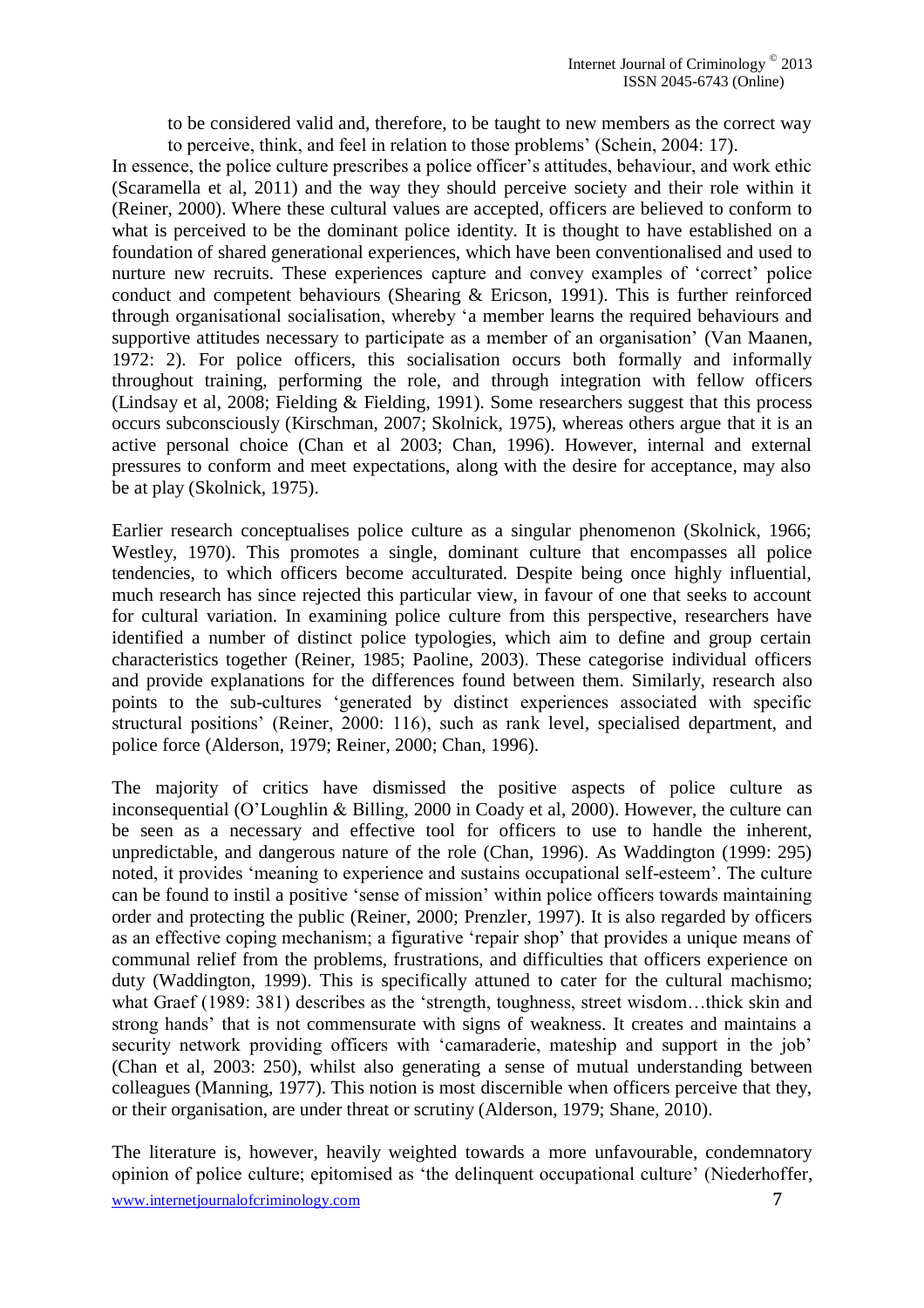1967: 96). This view suggests that it is responsible for creating a number of negative values and attitudes within police officers (Chan, 1996). It has been attributed to inciting discriminatory, racist, sexist and prejudiced views (Smith & Gray, 1985; Holdaway, 1983) as well as the use of corrupt and unethical practices such as the abuse of police discretion (Punch, 1985). Research argues that it also instils an attitude of hostility towards members of the public (Westley, 1970), establishing an 'us versus them' mentality, where the public are unanimously untrustworthy (Scaramella et al, 2011). Police culture has also been associated with the use of 'perceptual short-hand' (Skolnick, 1975: 45) a method used by officers to quickly detect danger and criminality. As a result, officers become intensely suspicious and cynical of the public (Skolnick & Fyfe, 1993). Together these factors create an environment where the police become socially isolated, increasing the need for solidarity between officers (Skolnick, 1975; Scaramella et al, 2011; Chan et al, 2003).

# **Exploring the Pressures and Impacts of Policing**

The literature also examines the specific dimensions of the role that generate pressures or stressors for police officers. These can be divided into three categories: 'organisational', 'occupational' and, 'operational'.

Organisational pressures are primarily generated from the ambiguous relationships between police officers, their supervisors, and senior management (Terril et al, 2003). Research has frequently cited that inadequate supervision, poor communication, and ineffective management can create significant difficulties and stress for officers (Noblet et al, 2009; Hart et al, 1995 check; Stinchcombe, 2004). Critics argue that these deficiencies are a result of the organisation having lost touch with the current demands and conditions of patrol work (Paoline, 2004; T, P & Manning, 2003). This lack of understanding renders the support and guidance that is intended to be of aid to officers, as essentially incompatible with their needs. In the same way, the processes employed to make important decisions that have a direct effect on officers remain consistently ill informed (Noblet et al, 2009). Where officers' performance is evaluated strictly according to force policy, their use of initiative or innovation goes unrecognised, leaving them feeling devalued and creating poor staff morale (Shane, 2010; Reiner, 1978). To avoid managerial scrutiny, and to cope with these organisational pressures, officers have been seen to adopt a 'lay low and cover your ass' mentality towards their operational practice (Terril et al, 2003; Van Maanen, 1975). Where officers feel failed by the organisation's shortcomings, the bond between them becomes strengthened through a sense of heightened mutual dependency which consequently, generates a futile, anti-managerial working environment (Shane, 2010).

Occupational stressors arise mainly as a result of what can be described as 'job givens': aspects which are ingrained within the nature of the role that remain predominantly unchanging (Kirschman, 2007). This includes the irregular, and often heavy, workload combined with the responsibility of responding to, and dealing with, incidents as and when they occur (Noblet et al, 2009). Officers must also contend with the extensive amount of paperwork and bureaucratic 'red tape', which prolongs the processing of an incident (Scaramella et al, 2011). They are under constant pressure to maintain the organisation's performance targets, and to turn around their supervisor's daily requests (Turnbull & Wass, 2012). This usually requires careful prioritisation, as these demands are often conflicting (Ainsworth, 2002). What are also inherent to a typical police shift pattern are long unsociable hours, including regularly working overnight (Noblet et al, 2009; Garcia et al, 2004). In addition, there is the unpredictable factor of overtime, to which officers must adhere (Shane, 2010; Reiner, 1978).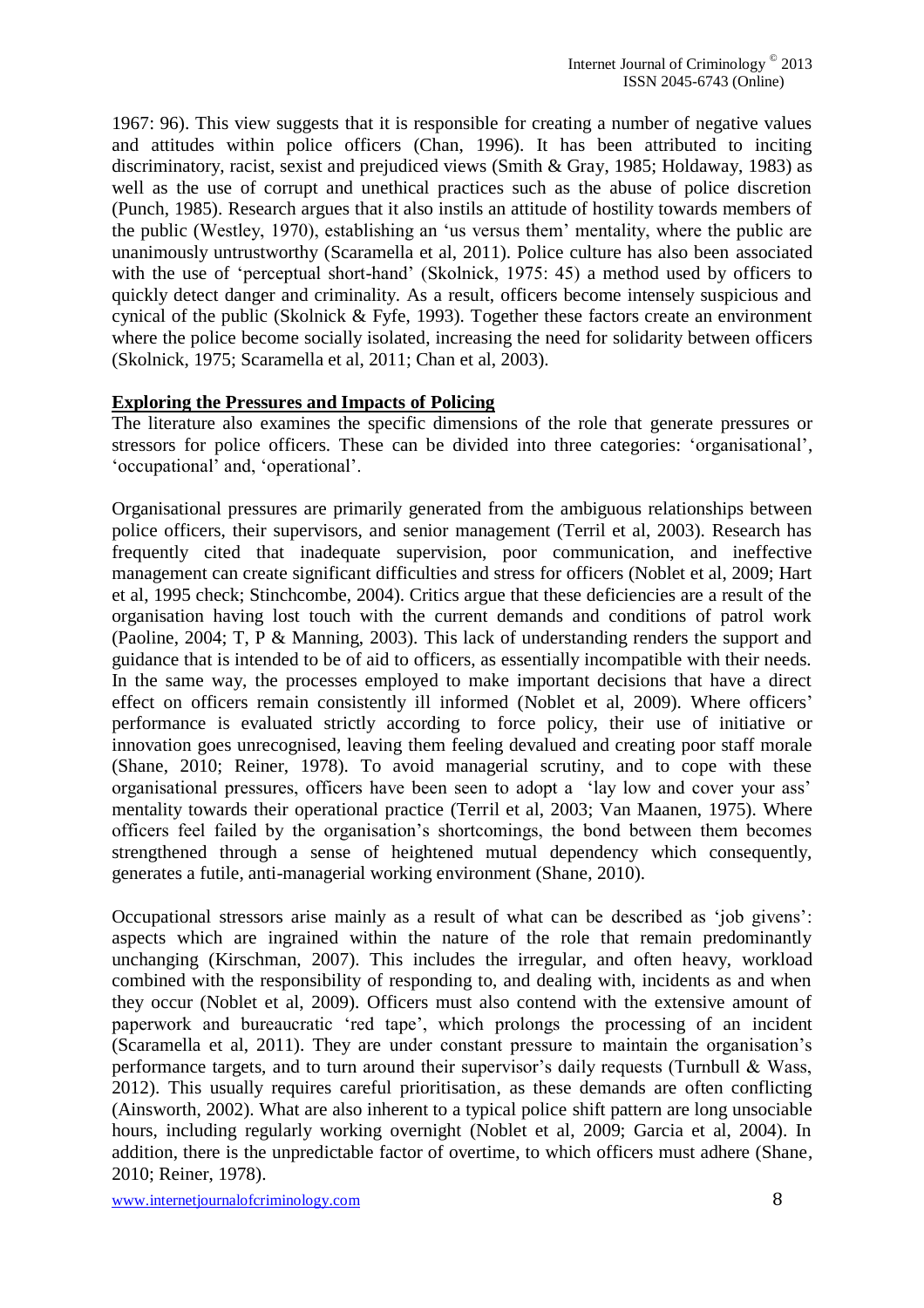Operational pressures are those that arise whilst officers are actively dealing with police incidents (Ganster et al, 1996). Primarily, this occurs when dealing with an individual whose behaviour is violent or aggressive (Brough, 2004 cited in Noblet et al, 2009). In this instance, the perpetrator poses a direct threat to public safety, as well as the officer themself. Officers are under pressure to make prompt, difficult decisions and manage situations effectively, which can be a very demanding and stressful task (He et al, 2002). Being witness to horrific crime scenes and the aftermath of inhumane acts can often be a disturbing experience with which to deal (ibid). The varied nature of the role also means an officer cannot readily predict what their next encounter may entail. This uncertainty means they must be mentally and physically prepared for the ever-present potential for danger; they must expect the unexpected (Scaramella et al, 2011; Holdaway, 1983). Although the operational pressures are, perhaps, the most difficult for the public to comprehend, it is argued that, for officers, these pressures are to be expected and, therefore, they join prepared to have to deal with them (Stinchcombe, 2004).

Within the literature on police culture, officers are typically perceived to be action orientated, fearless, strong, and resilient; essentially a person who should, at all times, be in complete control of their emotions (Waters & Ussery, 2007; Kirschman, 2007). According to Graef (1989: 342) this causes many officers to feel pressured to conform to this macho persona and adopt an unhealthy mind-set to 'just get on with the job and put up with the consequences'. When faced with dealing with difficult, violent, or tragic situations, officers are expected to distance themselves from these events, and remain emotionally unaffected (Waters & Ussery, 2007). They are also expected to deal with the emotional reactions of the people involved (Kirschman, 2007). Processing emotions in this way is seen to harden an officer, enabling them to perform their duties effectively. However, where this emotional control becomes habitual, they become unable to emotionally engage with people when they should; both outside of work in their personal relationships, or with victims whilst on duty (ibid; Roberts & Levenson, 2001). This is referred to as the 'John Wayne Syndrome' a means of actively 'seeking to preserve a macho ego image and avoid appearing weak by denying any personal impact of traumatic events' (Reiner, 1985 cited in Stinchcombe, 2004: 263). Here, officers contain their emotions and conceal their problems which, in itself, can be a precursor to further emotional and psychological ailments (Ainsworth, 2002; Graef, 1989).

The effect of these different pressures is commonly manifested through stress and the impact on this particular occupational group is heavily documented. The majority of the literature supports the opinion that policing is one of the most stressful of all occupations (Ainsworth, 2002; Graef, 1989; Toch, 2002), and has been seen to promote various undesirable stressrelated reactions. Officers describe becoming more cynical, suspicious, aggressive and emotionally detached from life. They also report experiencing disillusionment with their role, leading to low occupational morale and personal inefficiency. In some cases, stress has caused alcoholism, substance misuse, and the breakdown of personal relationships (National Institute of Justice, 2000).

Research indicates that carrying out the role has been found to have a significant negative impact upon an officer's physical health and wellbeing (Stinchcombe, 2004). Their continual adjustment to an irregular sleep cycle due to shift work, means both their quality and quantity of the sleep is compromised (Waters & Ussery, 2007). Moreover, being unable to properly restore their energy levels, officers experience tiredness and physical exhaustion. This has been found to impede both their ability to perform well at work, and the quality of their time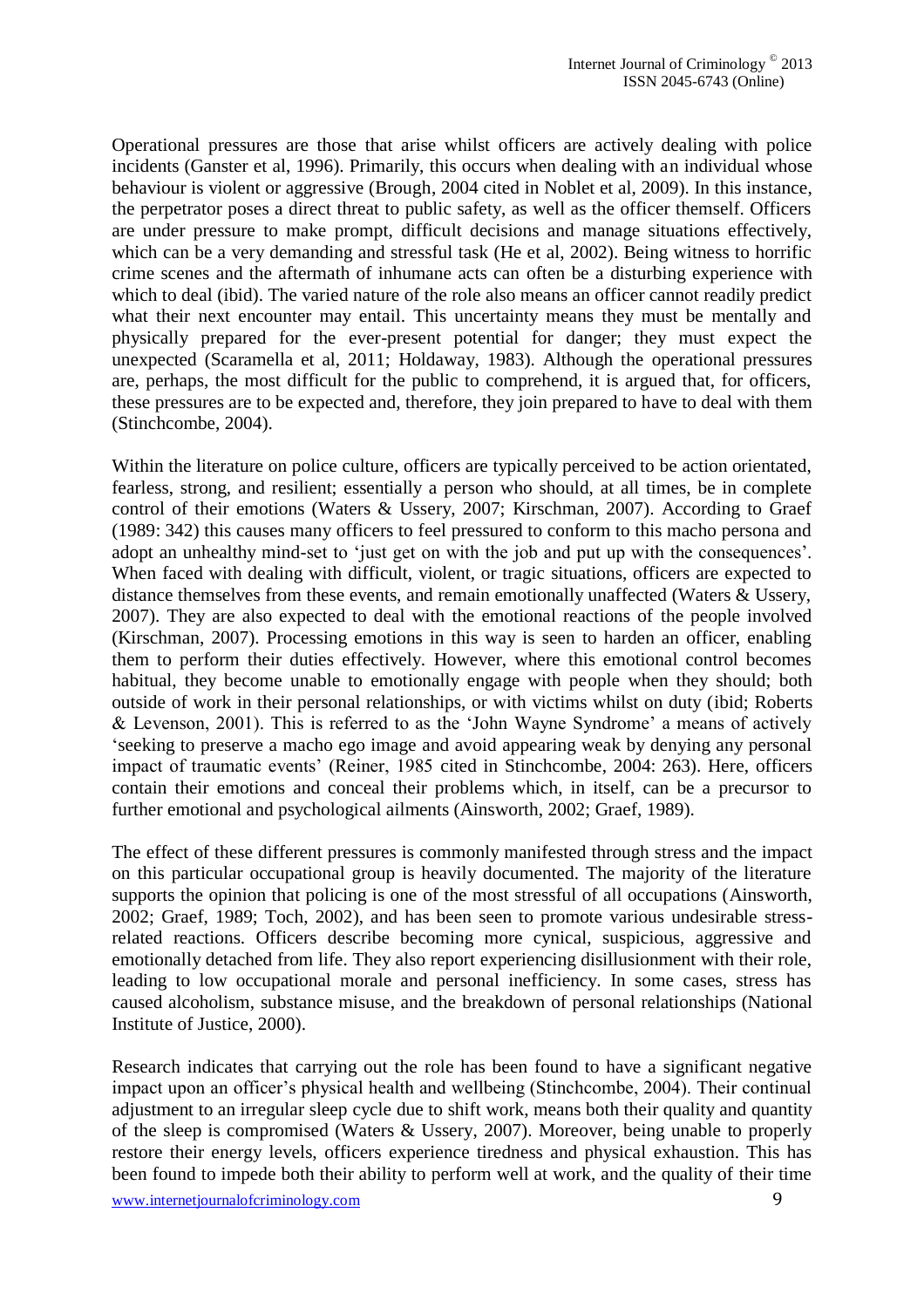spent off duty (Turnbull & Wass, 2012; Shane, 2010). Police shifts are characterised to involve 'three hours of boredom, followed by two minutes of terror, concluding with six hours of report writing' (Kirschman 2007: 19) taking a physical and mental toll on the individual. These factors increase the likelihood that officers will become run down and take time off sick; thus increasing the workload for those that remain (Graef, 1989).

The literature also emphasises the impact that the role has upon officers' relationships, and personal and family life outside of work (Toch, 2002; Reiner, 1978), particularly their inability to maintain a healthy work life balance (Turnbull & Wass, 2012) due to difficulties with switching off from both the role, and the stress and tensions it engenders (Waters & Ussery, 2007). Because the majority of incidents are of an unpleasant or confidential nature, officers feel unable to discuss or share these experiences with those who are non-police. This gap in understanding leaves officers feeling isolated from those with whom they should feel most close, and their families frustrated with being unable to bridge this gap (Toch, 2002; Roberts & Levenson, 2001). Their participation in normal family life is permanently disrupted by their shift pattern, and requires a considerable amount of forward planning. Even then, special events of the year such as holidays and birthdays are often missed (Kirscman, 2007; Waters & Ussery, 2007).

As policing revolves heavily around teamwork, developing strong working relationships with other officers is seen as essential (He et al, 2002). In fact, what is established is regarded to be the highest degree of solidarity in any occupation (Caplan, 2003). This fundamental support mechanism helps officers to carry out their role effectively; during difficult or dangerous situations, they can confidently rely on the loyalty and support of their colleagues (Scaramella et al, 2011; He et al, 2002). Furthermore, having had the same experiences, police officers can relate to one another on a level that civilians cannot. This mutual understanding provides them with a means of debriefing after particularly stressful or difficult incidents (Chan et al, 2003; Waters & Ussery, 2007). This solidarity is often considered to be both the result and cause of the way in which the police isolate themselves from the rest of society (Westley, 1970; Scaramella et al, 2011). However, officers regard it to be highly beneficial to their lives, both on and off duty (Chan et al, 2003).

Having the power to deprive the public of their rights and freedoms; to use reasonable force against them; and to regulate these actions using their own discretion, places police officers in a unique position within society. Recipients who are recalcitrant tend to perceive this authority as a threat and as potentially unjust and therefore regard the police unfavourably (Chan et al, 2003). These tensions generate attitudes of hostility and distrust towards officers (Reiner, 1985; Manning 1977). Being 'despised by the very people for whom they daily risk their physical and mental wellbeing' is demoralising (Graef, 1989: 342); thus officers become hardened, less compassionate, more intolerant (Chan et al, 2003) and reciprocate the hostility they receive (Westley, 1970). Witnessing people at their worst and dealing with the destruction that their brutal, inhumane, and often senseless actions create, inevitably has an impact. Most significantly, it affects their view of human nature, as they question the existence of goodness within people (Graef, 1989; Kirchman, 2007). Research indicates that police officers progressively develop more negative, distrustful, and suspicious views of the public (Chan et al, 2003; Manning, 1977). From this, and their exposure to criminality, they may begin to embrace a very cynical view of the world and the people in it (Scaramella et al, 2011; Westley, 1970). This mind-set substantiates a tendency for officers to make assumptions and attribute cause to behaviours, even when they are legitimate (Ainsworth, 2002). It makes them more perceptive of danger in their immediate environment, and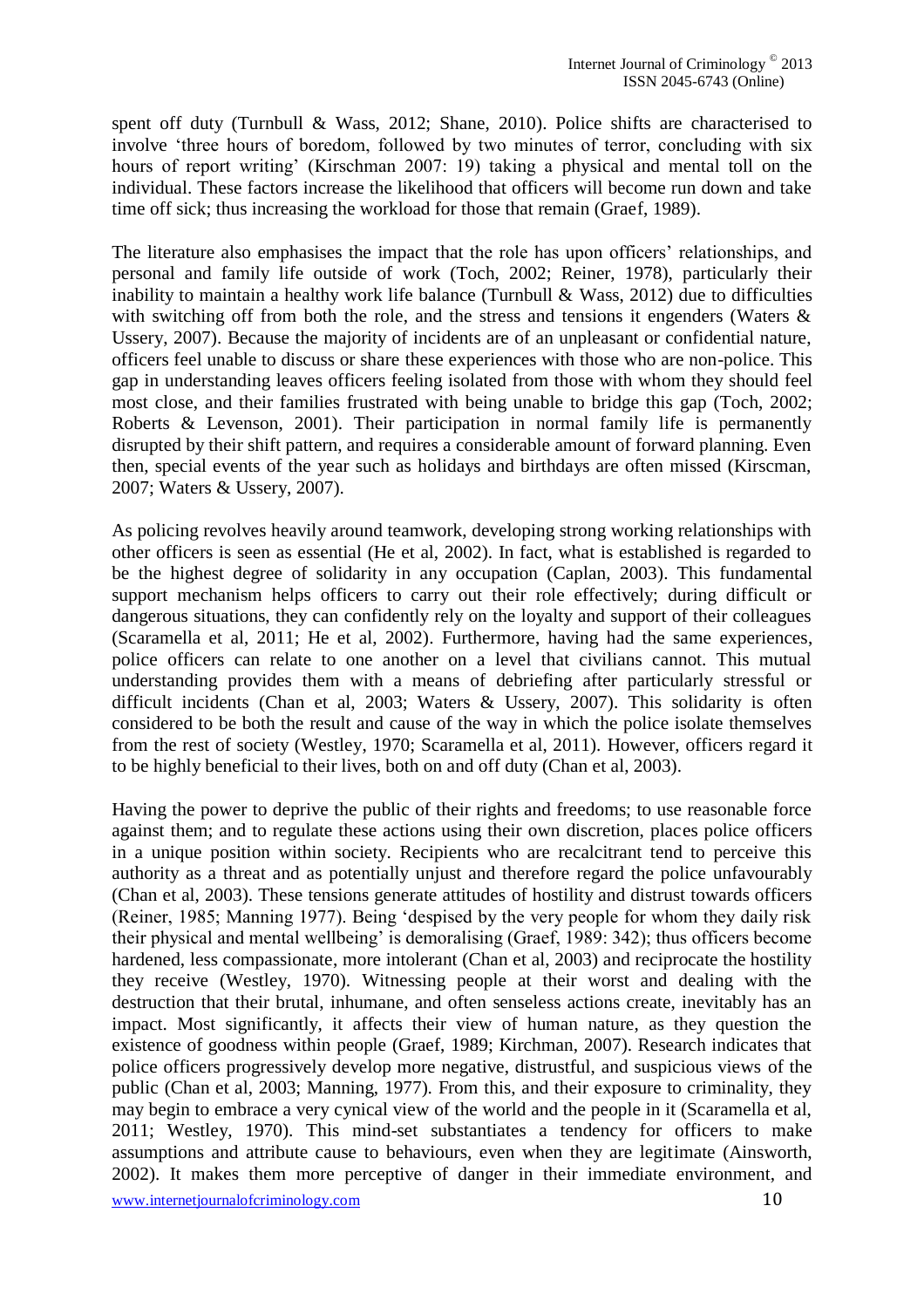particularly observant of minor detail (Skolnick, 1975; Manning, 1977). These characteristics are seen to promote effective investigation (Reiner, 2010) and a desirable proactive approach to police work (Caplan, 2003), yet they also create a tense and challenging relationship between the police and those policed, reinforcing the 'us versus them' mentality and the internal solidarity prescribed within police culture (Chan et al, 2003; Lindsay et al, 2008).

These different aspects of the role can be seen to contribute to, or detract from, an officer's job satisfaction. The literature notes that, after having experienced the role, some officers become disillusioned with their ability to impact upon crime, transform their community, or really help victims (Garner, 2005; Reiner, 1978). In some cases, officers find this reality very stressful (Shane, 2010) yet, for the majority, their fulfilment and commitment to the role remains unchanged (Garner, 2005). There is also the realisation that much of police time is spent performing administrative tasks rather than arresting people, what is considered to be 'real' police work; this is often at odds with new recruits' preconceptions of the role (Kirschman, 2007). Officers have reported frustration and resentment towards the operation and bureaucracy inherent to processes within the judicial system, particularly those that place constraints on their role (Chan et al, 2003; Kirschman, 2007). Weighed against this, there are several aspects of the role, which have been found to increase officers' job satisfaction. These include the ability to work independently and be responsible for the control and organisation of their workload, and to demonstrate their own capabilities and skills whilst performing the role (ibid). Also reported was the sense of achievement gained through making a worthwhile contribution to the community and helping people (Toch, 2002). This is reinforced chiefly by appreciation from the public (ibid), yet, as this is seldom received, positive feedback from supervisors was equally valued and a significant generator of job satisfaction (Miller et al, 2009; Monk-Turner et al, 2010).

# **Chapter Four: Research Findings and Analysis**

The interviews began with a series of questions about officers' experiences of police culture. They were asked to describe the culture; what they believed had shaped it; its positive and negative features; and the significance of this culture to them personally. The interview then went on to examine their views of their role; what they liked and disliked about it and their motivation for choosing to become a police officer. They were then asked to think about the different pressures of the role; the ways in which these impact upon various aspects of their lives; and whether performing the role has affected their behaviour, personality, attitudes, and relationships. Throughout, officers were asked to consider whether they perceived these impacts or changes as positive or negative. In doing so, it was possible for them to weigh up these impacts along with the pros and cons of performing their role and what they gain from it in terms of job satisfaction. Having considered all of the above, they were asked whether they felt their chosen occupation is also a lifestyle choice.

#### **Reflections on Police Culture**

All four officers demonstrated a distinct awareness of a culture and, it was clear that it meant a great deal to them. In line with the work of Reiner (2000) and Graef (1989), the majority described the culture to have once been characterised by values of masculinity, boisterousness and heavy drinking (O2; O3 & O4, 2013). However, they believed that the culture had since changed, particularly in response to reforms of society and the police service (O3, 2013). Officer 4 (2013) believed that police culture has been steadily shaped by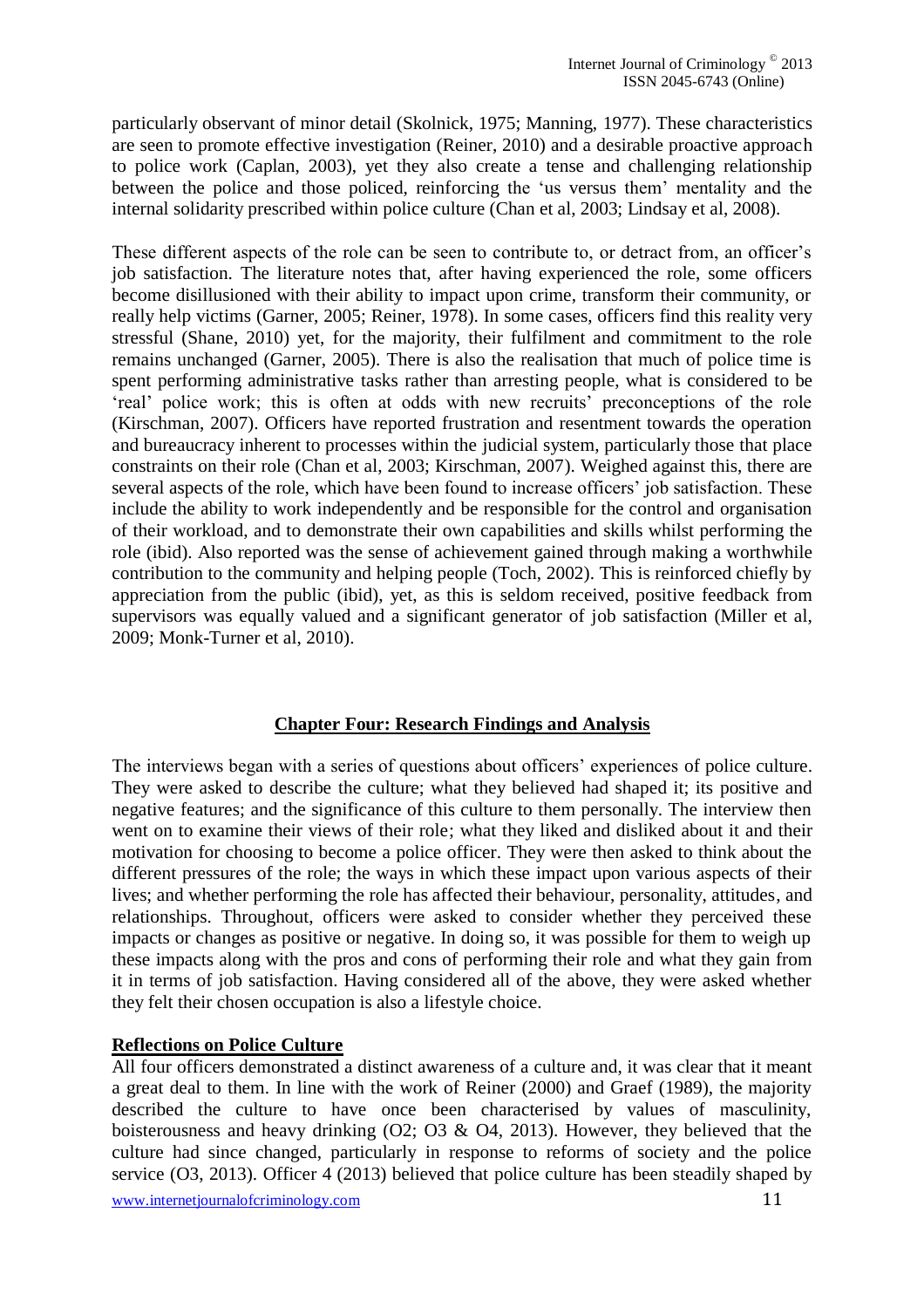a distinctive personality 'type'; they emphasised that those who are attracted to the traditional values of the culture, apply for the role because they already possess these characteristics (O4, 2013). From their perspective, the culture is not exclusive to the police. It was likened to that found within other 'blokey' professions in warehouses or on building sites, which are perceived to attract people who have a similar personality (ibid). This view is at odds with Skolnick's (1975) theory that the culture develops a 'working personality', which is socially generated amongst police officers. As Officer 3 (2013) noted 'I didn't want to be excluded… I didn't consciously make any decision to behave in a certain way but invariably I copied my peers' illustrating that upon joining the police service they were perhaps impressionable and held a desire for acceptance. This supports the idea that officers unwittingly conform to the culture (Skolnick, 1975; Kirschman, 2007) and follow by example of their colleagues (Shearing & Ericson, 1991); thus, police officers become acculturated through socialisation with other officers and experience of the role (Van Mannen, 1972; Lindsay et al, 2008; Fielding & Fielding, 1991; Chan et al, 2003). Officer 3 (2013) went on to say 'most police officers are pretty similar, they fit in the same box'. A number of possible factors could cause this: the force actively recruiting a certain type of person into the role (Prenzler 1997; Skolnick & Fyfe, 1993), as Officer 4 described; likeminded people being attracted to apply for the role; or these similarities developing as a result of officers being moulded by the role itself (Fielding & Fielding, 1991; Kirschman, 2007).

The interviews highlighted several interesting cultural divisions. One was that found between different sections, where officers' combined personalities were seen to construct a culture that was exclusive to that team (O3; O4, 2013). Officer 3 (2013) recalled that, on occasion, where an individual did not get on with a particular section, they were reassigned to a team with which their personality was more compatible. Although the literature reports on the cultural divides between different ranks and specialisms (Chan et al, 2003; Skolnick, 1975; O'Loughlin & Billing, 2000 in Coady et al, 2000), it scarcely acknowledges this division between teams. This finding suggests that there is pressure upon new officers to conform to, and to accept, the standards and expectations of their team, in order to be accepted by them. Where people choose to abstain from this, as Officer 3 (2013) explained, they are regarded as 'a bit of a weirdo' and often excluded from the team's culture (O3, 2013). Here, also noted by Van Maanen (1972) and Scaramela et al (2011), the culture is seen to reject individuality in favour of conformity. This is reinforced by the way that the police, as an institution, encourages conformity, both from the public, to abide by the law, and from its officers. Despite this, officers proceeded to emphasise the importance of maintaining an identity and personal values within the role (O3; O4, 2013) as, for some, the role has become their only self-identification, it is 'who they are, they're just all about the job' (O4, 2013). This suggests that, in order to retain a personal identity and also receive inclusion by the team and its culture, a careful balance is required.

Another cultural division was described, between individual officers, in terms of their work ethic and attitude towards the role. Officer 1 (2013) noted that 'to be successful, or to be viewed as a 'good cop' in the eyes of other cops, you've got to have a little intensity about the way in which you do things' (O1, 2013). In essence, those who work hard gain peer respect, and those who are 'bone idle and lazy' do not (ibid). Similarly, Officer 2 (2013) noted the cultural divide between those who just 'treat it as a job' and those who embrace it as a way of life. These distinctions between officers are resonant of those observed by Reiner (1978) between his police typologies of the 'professional', the 'uniform carrier' and the 'bobby'. Officer 1 (2013) described how, for some officers, their work life becomes the centre of everything and they are perceived as being 'obsessed' and merely 'live for the job'.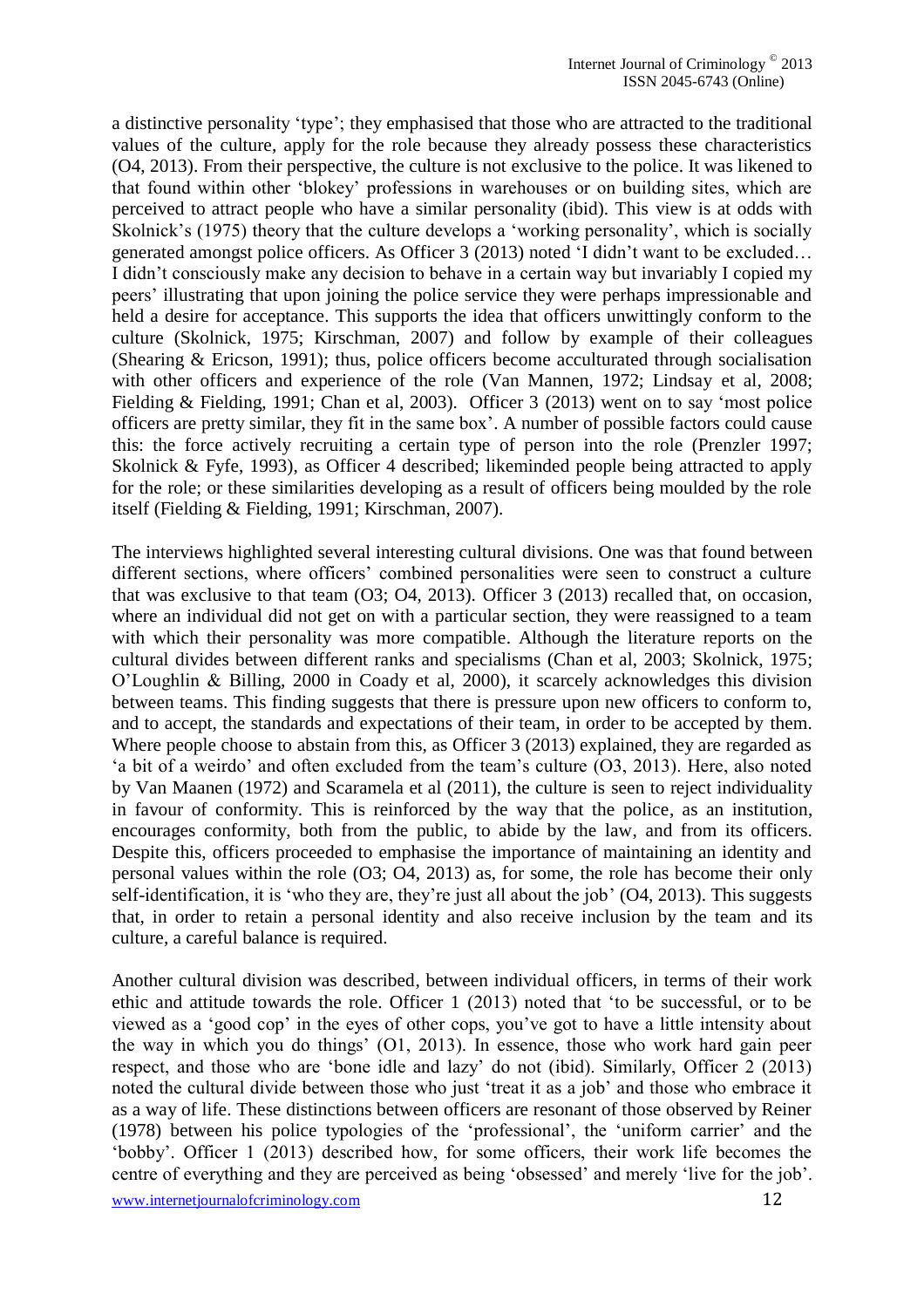Here, in the same way that officers can lose all identity, without a healthy balance, their work ethos can also become a negative.

All four officers illustrated how the culture was seen to reinforce a positive team environment. At work they felt reassured, knowing they could rely on each other, particularly in difficult or dangerous situations, where resilience as a group is essential. Under these circumstances, officers emphasised the importance of 'playing on the same side' (O2, 2013), as Officer 3 (2013) explained 'you are sat on one side of the fence trying to uphold the law'. These responses are indicative of the 'us versus them' mentality, cited as a negative within the literature as well as the notion of the 'thin blue line' that the police are seen to maintain (Scaramella et al, 2011). However, here a culture of strong group identification is seen as a positive, as it generates a close relationship between officers on both a professional and social level. This produces a sense of mutual understanding, regarded as invaluable for when things do go wrong; a concept also supported by Waddington (1999). From a senior officer's perspective, the culture was seen to 'knit a very tight group of people who respond well to pressure' (O3, 2013). This was demonstrated by banter between officers whilst informing 'the way in which the team policed itself in relation to sorting out problems' (O3, 2013). Officer 4 (2013) described how the culture could also be used 'to minimise things and get through the day' primarily through humour, thus enabling officers to cope with the more difficult aspects of the role through this technique. This coping mechanism is well recognised within police research (Reiner, 1978; Waddington, 1999; Holdaway, 1983) yet desensitisation in this way, as Officer 4 did acknowledge, can also become a negative (Roberts & Levenson, 2001). In these different ways, police culture is seen to enable officers to adapt to, and deal with, the demands and variability of the role, whilst it also supports their wellbeing and interpersonal function within the team. Thus, managed well, the culture can effectively become a team's strength (O3, 2013) and, therefore some supervisors have actively encouraged it (O1, 2013).

# **Reflections on the Role**

For two of the officers, becoming a police officer had been an ambition they had wanted to pursue from a young age, yet they began their career in policing later in life (O2; O4, 2013). In contrast, the other two joined young and for them this decision was more of an impulsive new direction (O1; O3, 2013). The former two aspired to do something for other people, serve their country, and protect their community in what they considered to be an honest role with a worthwhile purpose. These motivations are seen as central to the notion of a 'sense of mission' held by police officers (Kirschman, 2007; Reiner, 2000). Officer 2 (2013) outlined 'I see myself as a good guy…it's like the goodies versus the baddies… I like the idea of trying to get rid of the bad guys'. This humble notion, alongside the thrill of racing around and arresting people (O4, 2013), are activities that can be 'uninhibitedly and delightedly engaged in because they are also seen as worthwhile' (Reiner, 2010: 120). For the other two officers, the attraction was to do something different; far from routine and the confines of a desk, the role was seen to offer them freedom, excitement, and the opportunity to work within a team (O1; O3, 2013). They also outlined the appeal of the variability and 'sporadic nature of the work' (O3, 2013), and being responsible for organising and managing their own workload (O1, 2013). These attractions to the role were also found within the existing literature (Monk-Turner et al, 2010; Scaramella et al, 2011) and, in general, were consistent with what officers claimed to enjoy most about their role and, in all cases, this initial attraction still held.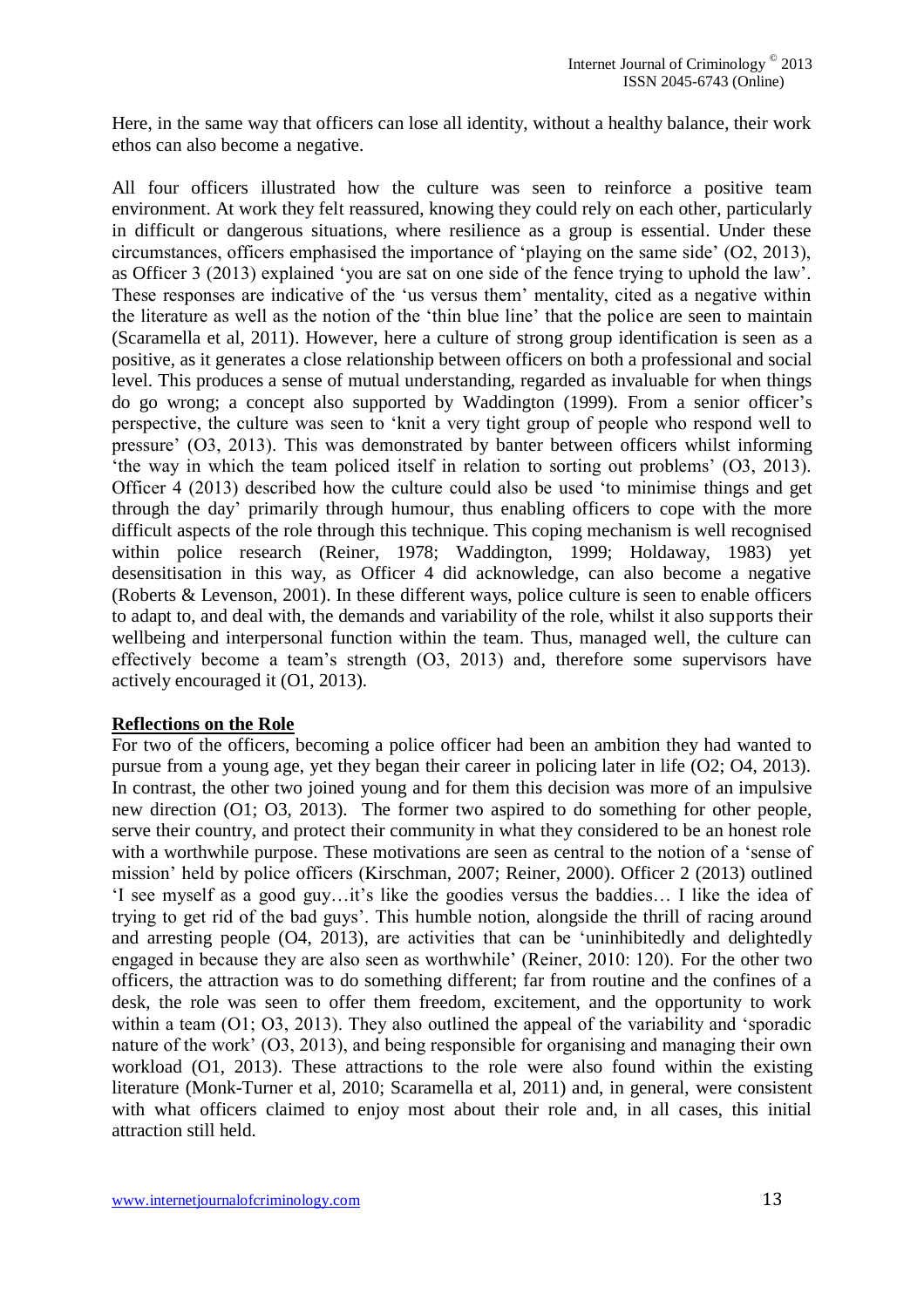When asked if the reality of the role was what they had anticipated, officers provided diverse responses. One held the preconception that the role would involve facing danger and risk on a more regular basis (O1, 2013) and another the romanticised notion that:

'You turn up to work, you put your funny hat on, and you go out on foot…help old ladies across the road, slap kids behind the ear, and lock up baddies' (O2, 2013).

Although the literature indicates that officers feel disillusioned when their expectations of the role are not met (Shane, 2010; Stinchcombe, 2004), these officers appeared unfazed. Instead, their responses demonstrated 'an attitudinal recalibration toward more realistic expectations' (Garner, 2005: 66); accepting that 'nobody wants to be fighting with people every day of the week' (O1, 2013) and 'the reality is…we are a form of social services' (O2, 2013). In contrast, the other two officers stated that the role was what they had anticipated. One reason for this could be the time at which they joined. Officer 3 did so in the 1980s, prior to substantial changes to the police service, whereas Officer 4 joined in 2010, after the majority of these had occurred. Therefore, they individually envisaged a more accurate version of the role and understanding of the 'job givens' (Kirschman, 2007) applicable at the time.

Upon joining, all of the officers viewed the role as a 'job for life'. This was followed in all cases, by acknowledgment of the significant reforms, which have considerably reduced their job security, something that they were previously guaranteed. Their concerns particularly focused upon the ease with which police officers can now be made redundant; a process that, before, was extremely difficult (O1; O2; O4, 2013). For Officer 3 (2013), the impact of this dawned when they were faced with having to retire at the age of just forty-eight. This officer decided to embrace this eventuality, and spent the remainder of their years in service also in part-time education, in an effort to increase his employability outside the policing field. In contrast, the other three officers demonstrated significant apprehension towards this prospect. This reflects Kirschman's (2007) finding that officers view the transition from policing to a civilian career as very daunting; they feel ill equipped to fulfil any role other than that of a police officer. This preoccupation may be another reason why officers regard policing as a job for life. Officer 3 (2013) noted that he had observed a shift in mentality towards the role, in those who joined from the mid 1990s onwards: 'they want to run before they can walk'. They referred to the change in ambition from simply 'wanting to be a police officer', towards a focus on career development and promotion (ibid). Interestingly, only Officer 4, the one who joined after this time, voiced any ambition of this kind. This suggests that the role has always been regarded as a 'job for life', yet police officers actual appreciation of this concept may have changed due to the culture of promotion.

In contrast to the literature findings, officers all exhibited a very positive attitude towards their role. One explanation for this difference could be that much of the literature that places more emphasis on the negative impacts of the role is based on American police officers. This suggests that policing is not internationally generic and that American officers are subject to different pressures; thus the American literature is perhaps not automatically transferable to the United Kingdom. However, antipathy was expressed towards the bureaucratic procedures within policing, particularly the amount of paper work required (O3; O2, 2013), which is also cited in existing research (Chan et al, 2003; Kirschman, 2007). As Officer 2 (2013) noted, the police 'do everything in triplicate and are scared to death of litigation'; thus, the organisation makes what could be an easy job, very difficult (O3, 2013). Another concern voiced by Officer 2 (2013) was that:

'As people get senior in rank, they become more managers of a business and, unfortunately, the police has turned into a business that demands results and demands figures'.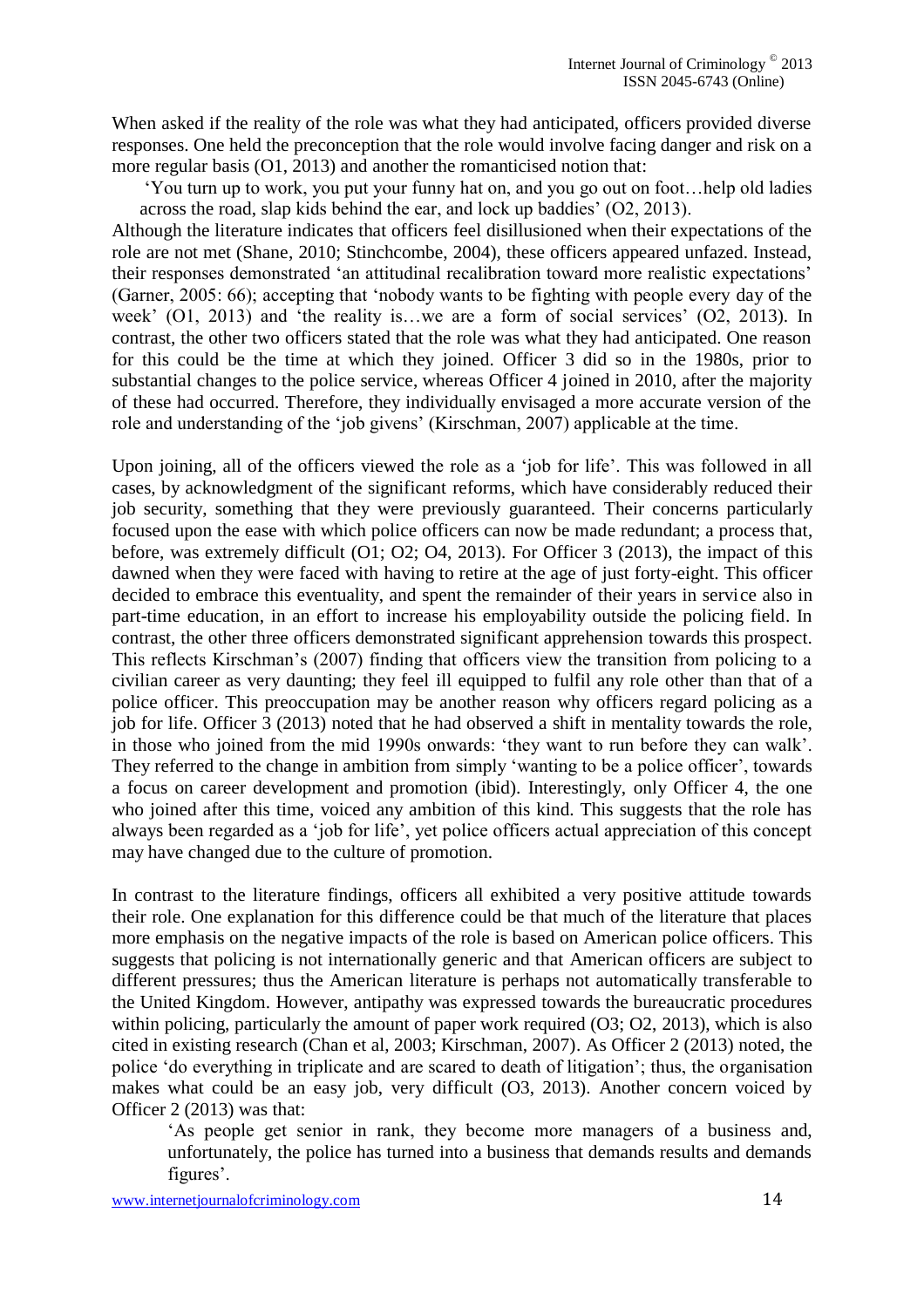It was felt that this has led senior officers to focus solely on meeting performance indicator targets, and their own progression in the rank structure (O1; O2, 2013). Thus, they are not perceived to care *how* those below them achieve these figures, as long as they do (O2, 2013). Another issue raised was the way that officers' own performance is also measured solely by the statistics that they individually produce; as Officer 4 (2013); emphasised 'policing is more than just arresting people' and 'having to tick boxes' (ibid). This highlights officers' frustration with elements of the role which hinder their work; elements which are also perceived to transgress the true essence of what they feel policing is really about.

## **The Personal Impacts of the Role**

All except Officer 3 had initially anticipated that performing the role would alter or impact upon their lives. On reflection, they all agreed that it had done so in a number of ways. Officers described favourably how joining the police had matured and shaped them as people (O1; O3, 2013), given them confidence (O1, 2013) and developed within them 'a disciplined set of standards' (O3, 2013). Behaviourally, they cited being more alert to signs that a situation would become confrontational or dangerous (O3, 2013) and more aggressive when it did (O1, 2013). Officer 1 (2013) reflected how they had taken the behavioural traits and mannerisms they had picked up at work into their personal life, some of which they regretted; this officer explained 'you change, it's not always desirable, but you are that person now'. In contrast Officer 4 (2013) believed that the role had not changed them as a person. Instead they maintained that changes to their behaviour and personality were only present on duty, as a result of learning to perform the role. This could be because this officer has only been in service for two years, thus these changes have not become ingrained, unlike for Officer 1 who has completed eight years service. Officer 4 did note, along with others, the negative physical impact of shift work, which was seen to worsen with age (O2; O4, 2013); 'the shifts take it out of you, the shifts kill you...we weren't designed to live like that!' (O1, 2013). In line with the work of Skolnick (1975) and Manning (1977), these changes are seen primarily to be an adaptation to the role. Officers equip themselves with these skills and behaviours which, used appropriately, enable them to deal effectively with different situations and to protect themselves.

Witnessing, and having to deal with people who are displaying hostile, intimidating or threatening behaviour, was found to have an impact upon officers' attitudes towards the public (O1; O2; O3, 2013). Officer 2 (2013) regarded such individuals as disrespectful, adverse, and the most difficult population to deal with, belonging to a 'part of society that does nothing for the rest of society'. This applied particularly to those with whom the police repeatedly come into contact (O2; O3, 2013). Officer 2 (2013) demonstrated frustration and disillusionment with their inability to prevent this recurrent process. Despite this, officers did not think that their general perceptions of society had changed since taking on the role, as they regarded the majority of the public to be upstanding, decent people who value the role of the police (O1; O2; O4, 2013). This is contrary to the implication of the literature (Scaramella et al, 2011; Chan et al, 2003; Manning, 1977), as officers do not condemn society as a whole, but have, through daily exposure, an increased awareness of the minority within society who simply have lower moral standards. This supports Westley's (1970) finding that the majority of police time is spent dealing with the most hostile members of society; those who are policed, not those they should be protecting. Because of this, as Manning (1977) notes, officers develop a more distrustful, suspicious and judgmental attitude towards such people (O2; O3, 2013) and these judgments can be employed to group individuals together (O3, 2013). This practice of categorising people by their relevance to policing is well recognised (Flanagan, 2008; Reiner, 2010; Holdaway, 1983) and is seen to enable officers to anticipate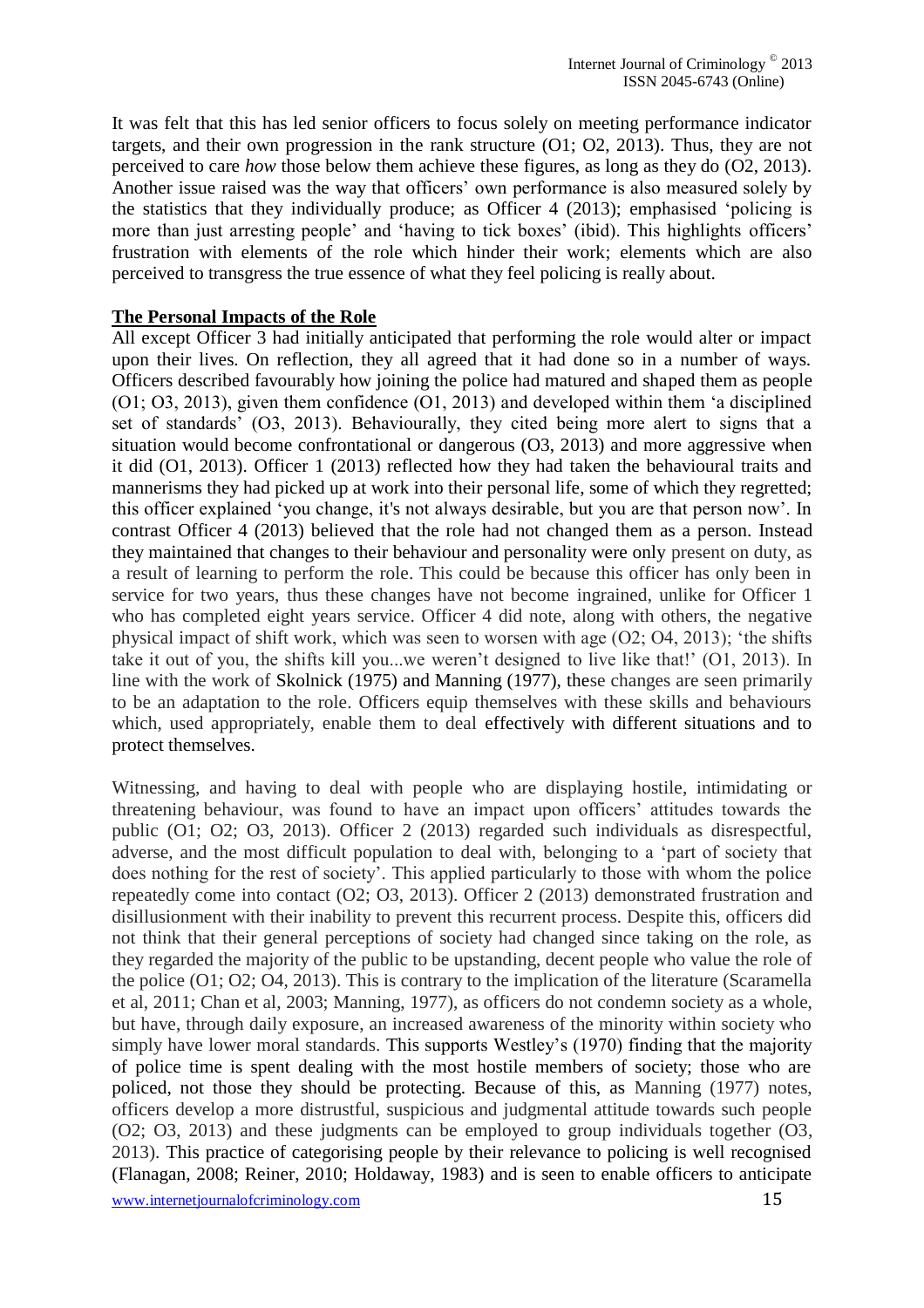and prepare themselves for the problems that different individuals may present (Reiner, 2010). Officer 3 (2013) described how this trait had been negatively transposed into their social life, as they were critical of themselves for making immediate value judgements when meeting new people.

All officers agreed that their role does have an emotional impact upon them. Officer 1 (2013) explained that there are many emotional highs and lows within policing, which can affect officers. They described the effect of self-criticism when making a mistake 'you can beat yourself up about it…over analyse it and get yourself down' (ibid). Toch (2002) emphasises the significant pressure upon officers to make decisions, which have the potential to be life changing for the people they affect. As Officer 4 (2013) noted 'you're doing an important job and you can't really mess up…if you do something wrong, it can be catastrophic'. Consequently, as articulated by Officer 1, anxieties and self-doubt surface, sometimes leading them to bring their own competence and ability into question (Toch, 2002). All of the officers noted that witnessing disturbing or violent incidents had some impact upon them. Of particular distress were incidents involving the injury of a colleague, or vulnerable people such as children (O2; O3; O4, 2013); also noted by Ellison & Genz (1978) as the sole two 'acute' stressors. Officer 3 (2013) explained the cultural expectation for officers to deal with the emotions attached to these incidents in a certain way. They referred to the 'John Wayne Syndrome' and noted that those who struggle to conform to these principles are perceived as weak or 'not up to the mark' (ibid). This unhealthy notion neglects the reality that police officers are human and do suffer human frailty. In contrast to existing research (Ainsworth, 2002; Graef, 1989; Toch, 2002), none of the officers stated that they experienced a substantial amount of stress from their role. It was considered that 'a little bit of stress is good for you' (O1; O2, 2013) and what is important is how you manage this and organise yourself at work to deal with it (O1; O3, 2013).

Officers pointed to support from their colleagues as their primary means of coping with these emotional impacts. They discussed disturbing events, problems, or blunders on duty with colleagues, to alleviate their emotional strain by sharing them with people who understand (O1; O2; O3, 2013). This informal debrief, allows them to go home and switch off from the day's events (O1, 2013). Moreover, Officer 4 (2013) reflected that, on duty they 'become' the uniform, rather than the person wearing it. In doing this, officers can effectually detach themselves from the hostility and abuse received from the public. Officer 1 (2013) also supported this view: 'people tend to see the uniform…you mustn't take it personally…they're railing against the system, not against the individual'. This response is seen as a coping mechanism, which preserves officers' emotional stability when it is most critical, and prevents them from feeling under direct attack. They are indeed, 'taking on the role'.

All of the officers indicated that shift work has a significant impact upon their lifestyle, personal lives, and work-life balance. Bound by their unsociable shift pattern (O4, 2013), they frequently have to work evenings and weekends, when friends and family are off work. In line with Waters & Ussery's (2007) findings, they see these people less and often miss special occasions and events, unless they book time off (O1; O2; O4, 2013). Despite this, they did not view the shifts as a negative, socially; instead, they embraced and enjoyed the up-sides that they afforded them. Having time off during the week was regarded as convenient (O2, 2013) and enabled Officer 4 (2013) to partake in childcare. Although 'it's very difficult to do anything spur of the moment when you're a cop' (O1, 2013), officers explained how careful pre-planning, time management and organisation, was key to making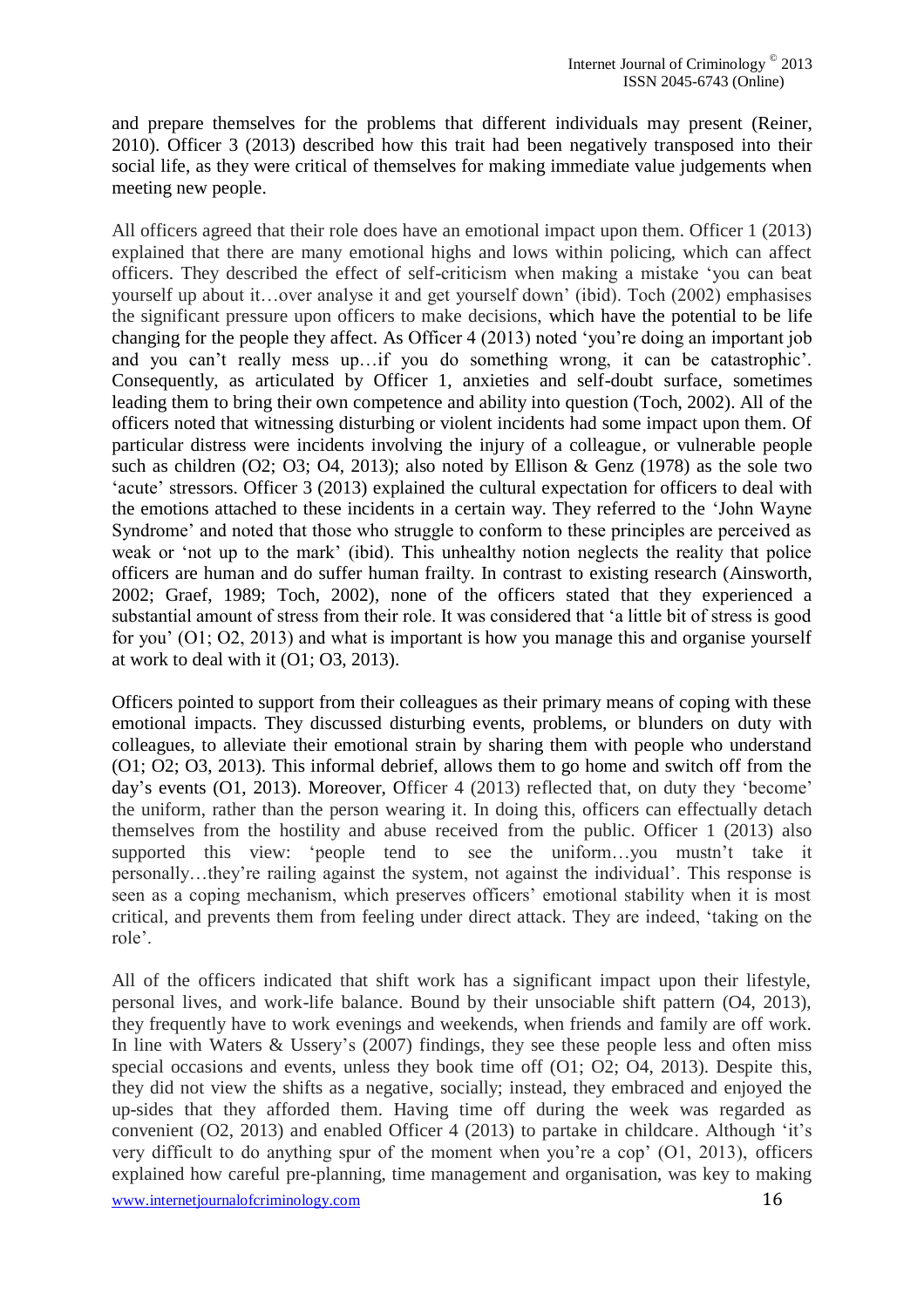the shifts work for them (O1; O2, 2013). Moreover, having gone back to what they referred to as 'civvy street', working nine until five during the week, Officer 3 (2013) reflected that 'you realise how good those shifts are…I've never had so much time off than when I was working shifts'. This suggests that although officers' free time is perhaps less 'valuable' in terms of coinciding with other people, they actually get more of it and learn how to make the most of it.

When officers were asked whether they try to separate their working life from that of their private, three agreed that they did (O1; O2; O3, 2013). Officer 1 (2013) noted

'it's nice to have a distinctive home and a distinctive work life…home is home and you don't talk about all the awful stuff that happens at work'.

They described the importance of being able to 'switch off' to achieve this (O1; O2; O3, 2013) yet, unlike the literature portrays (Waters & Ussery, 2007; Toch, 2002), these officers did not have any difficulty doing this. Not talking about their job at home (O1, 2013), or engaging in activities or voluntary work that takes them away from their role as a police officer (O2; O3, 2013), was found to help. In contrast, Officer 4 (2013) described how they did not want or *need* to make a concerted effort to switch off and found it helpful to discuss work-related matters with their partner. Thus, perhaps the desire, or need, to separate the two domains develops with time in service.

# **Relationship with Colleagues**

The officers described how, upon joining, they had developed new friendships with fellow officers and had let their previous friendships diminish somewhat. Having time off which coincided only with that of their colleagues was seen as a major contributor to this, as it means that they also predominantly socialise with fellow colleagues outside of work. Officers also perceived their colleagues to be on the same wavelength and possess similar experiences to themselves, which has created a valuable mutual understanding (O1; O2; O4, 2013). As such, working alongside their close friends was described to have a very powerful and emotive impact upon officers on duty. Having this tight bond provides reassurance, particularly in dangerous situations, as Officer 2 (2013) noted: 'their lives could be in your hands and likewise yours could be in theirs' (O2, 2013). As a new officer, Officer 4 described how their relationship with their colleagues also provided an invaluable learning experience and support network (O4, 2013). Sadly, the majority of literature regards this bonding in a negative light, and as a means of building an insular environment, which excludes police officers from the rest of society (Chan et al, 2003; Skolnick, 1975). Despite this, it is understandable that such an environment develops and, why this unique relationship has such a significant role throughout both officers' professional, and personal lives; as Officer 1 (2013) noted 'I couldn't come into work and not have that…work could be a very lonely place' Furthermore, whilst officers benefit from having this relationship, they also recognise the importance of maintaining contact with non-police friends (O1; O2, 2013) as Officer 2 (2013) described 'it's important to keep your feet on the ground and liaise with normal people'.

#### **Relationship with Supervisors**

With regard to supervisory input at work, the general consensus was that this relationship was very important and that a supervisor could potentially 'make or break a team' (O1, 2013). In line with the findings by Monk-Turner et al (2010), good supervisors were described to:

'Have their finger on the pulse…bring the entire team up just by making the right decisions…be aware of the different strengths and weaknesses of people…and been able to craft an effective, hard working, very successful team of officers' (O1, 2013).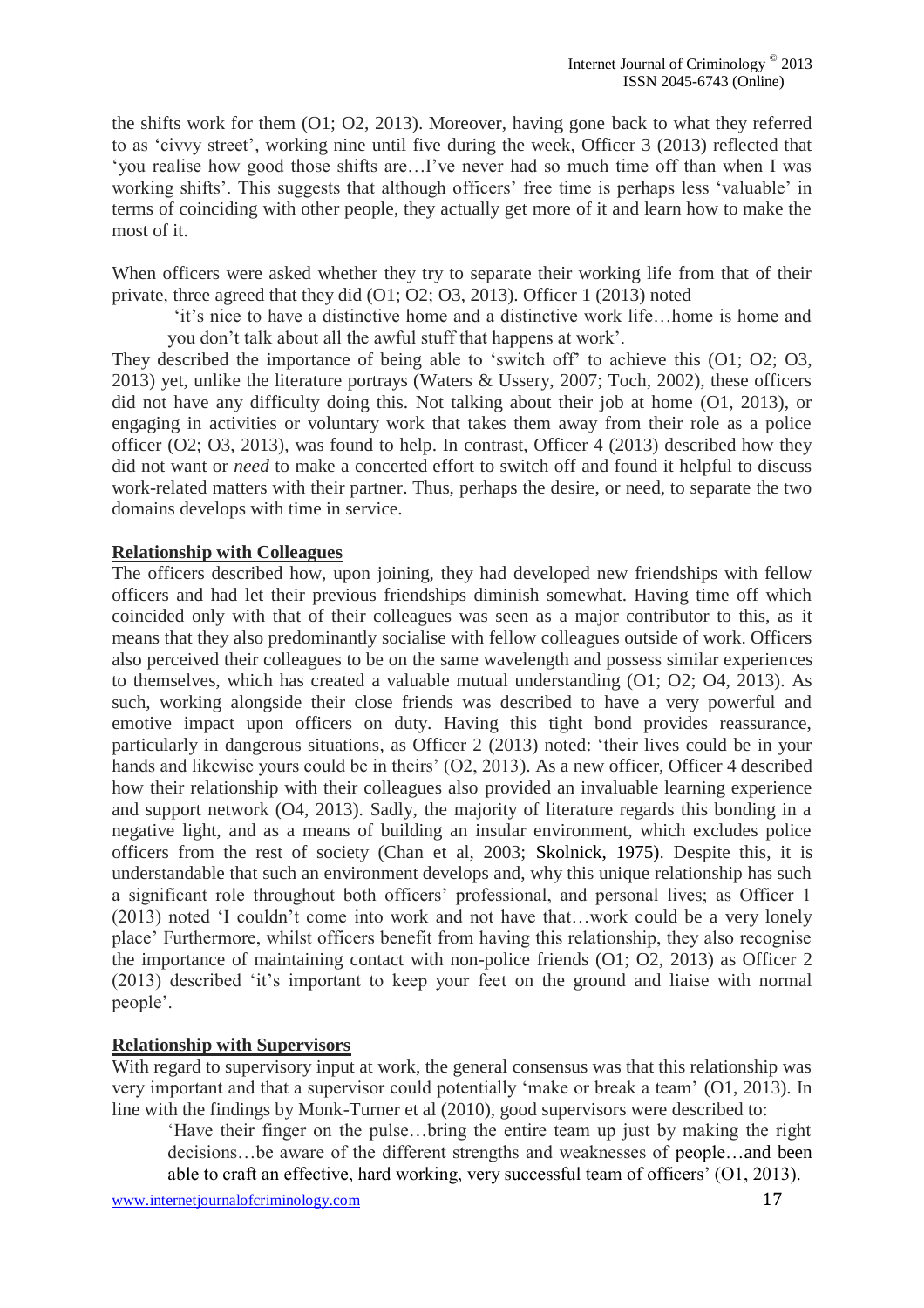As the literature suggests (Ganster et al, 1996; Stinchcombe, 2004; Ainsworth, 2002; Paoline, 2004), where supervisors are unable to do this, officers find it very difficult to work with them, as they are perceived as neglectful and unsupportive of the team, which significantly lowers staff morale (O1; O2; O4, 2013). As opposed to supervisory incompetence being a result of a loss of understanding of patrol conditions (Paoline, 2004; Terrill et al, 2003), Officer 3 (2013) associated it with the promotion of officers with only a few years experience in service. They noted,

'Promotion doesn't make you a manager overnight…they are picking people under the wrong criteria and for the wrong reasons…you need leaders, not just managers' (ibid).

#### **Support Services**

Officers believed that every frontline police officer is subject to the same pressures of the role and, therefore, also experiences similar impacts upon their lives. They agreed that the police organisation has acknowledged that policing can have negative impacts, and they were all aware of the support services made available to them; as Officer 3 (2013) noted 'there's plenty of woolly fluffy stuff now if you want it'. Despite this, Officer 1 (2013) argued that this is merely an 'acknowledgement' and the support available, is more of a 'token gesture':

'Does anyone genuinely care for us? I don't think so, the job needs to get done and you're there to get it done…Is it right? No. Am I really that upset about it? No. As long as they leave me alone and let me do my job I'm happy' (ibid).

Officer 1 demonstrates an independent outlook towards their role and a detachment from the senior rank structure of the organisation; a separation also recognised within the literature (Terril et al, 2003; Shane, 2010).

#### **Job Satisfaction**

In terms of what officers gain from performing their role, they reported developing people skills, confidence and life experiences (O1; O3, 2013); gaining the ability to deal with a range of situations (O1, 2013); as well as a broader perspective on society and the issues it faces (O3, 2013). When asked what they found most rewarding about the role, officers responded with great enthusiasm, and all indicated that it was always, or still is, a role that they thoroughly enjoyed. Officer 1 (2013) described how the reward comes from working hard to achieve a good result as this 'reminds you why you enjoy doing the job it is you do'. For the others, the reward came from helping people in the community, having a positive impact upon their lives, and keeping them safe (O2; O3; O4, 2013). Unlike the literature, which portrays officers as becoming disenchanted and cynical after just a few years in service (Stinchcombe, 2004; Kirschman, 2007), these rewards reflect the fact that their initial attractions have been maintained. In terms of job satisfaction, all officers believed the pros of their role to significantly outweigh the cons, as Officer 3 (2013) retrospectively offered: 'when you leave the service you realise what a good job it was'.

#### **The Role as Defining**

The literature emphasises how 'a police officer's job dominates and defines the individual in a way that most ordinary work does not' (Graef, 1989: 387). This is something that all of the officers agreed to be true. After having spent thirty years in the police service from a very young age, Officer 3 (2013) believed that this was inevitable, whereas, Officer 2 (2013) felt that their role simply defined them as a decent and upstanding member of society. For the others, being defined by their role could be somewhat frustrating, as they found that people tended to see them as a 'police officer' before the person that they are (O1, 2013). Moreover, in their experience in disclosing their profession, people's attitudes towards 'the police'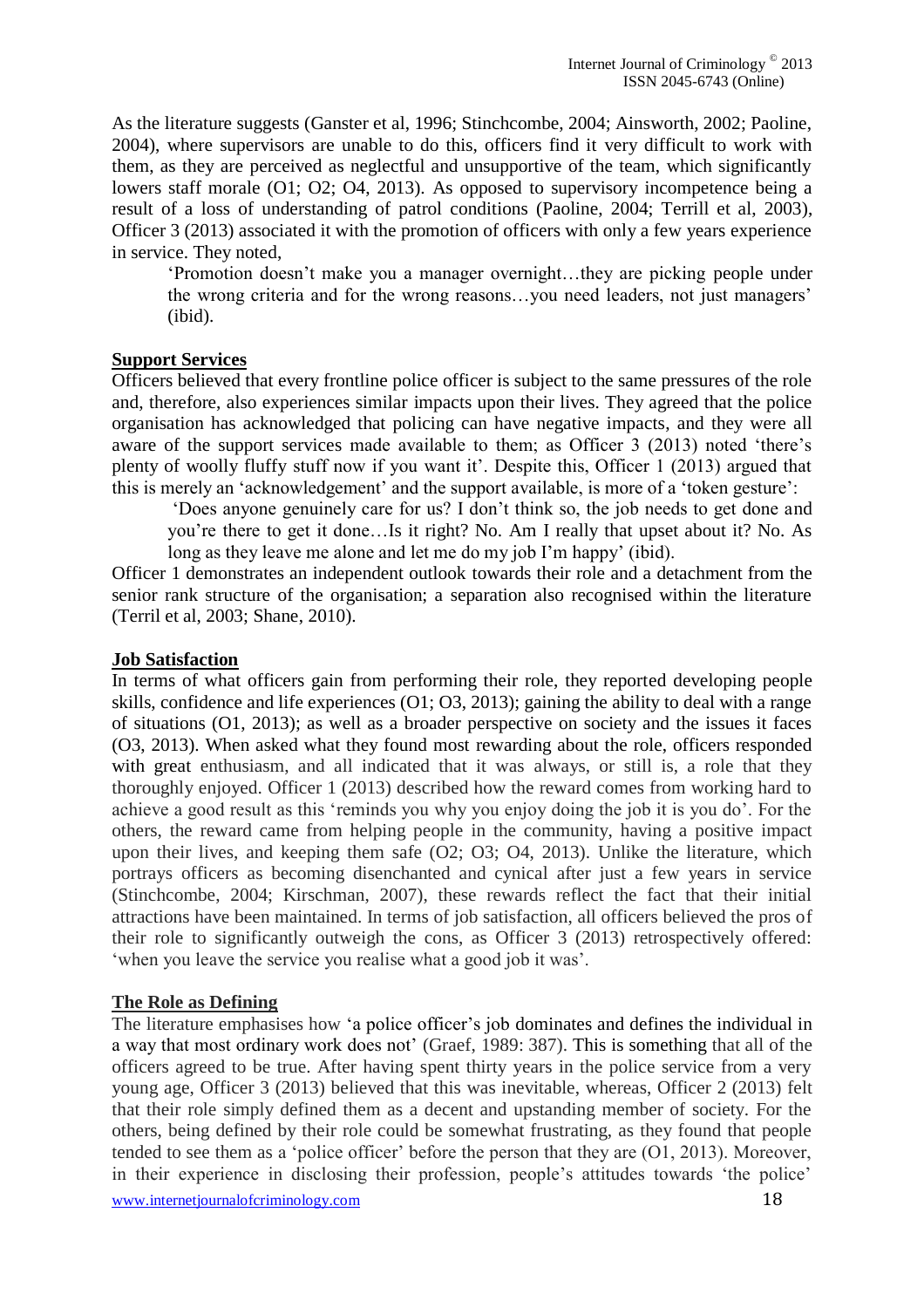tended to be very extreme. Where negative, people tend to tar all officers with the same brush and fail to recognise they are 'doing a very difficult, very dangerous job for all the right reasons' (O4, 2013). Here, officers are stigmatised by all the negative qualities that society has attributed to their role.

## **Policing as a Lifestyle Choice**

Having considered these different factors and the ways in which their role has affected them and impacted upon their lives, officers were asked whether they considered policing to be a lifestyle choice. Although all of the officers believed that this was so, they considered it to be more likely that individuals would choose to become a police officer, and then subsequently acquire the lifestyle (O1; O4, 2013). Officer 1 (2013) explained, that to be happy and gain fulfilment from the role, officers must embrace it and, in doing this, they are also embracing it as a lifestyle. This reflects Reiner's (2010: 119) emphasis that policing is more meaningful than just an occupation, as it is 'a way of life with a worthwhile purpose'. Officer 2 (2013) noted how police officers' lifestyles are restricted in unique ways, such as where they reside and their being unable to voice their political opinions. Off duty, officers are also expected to conduct themselves, at all times, in a way which maintains the moral values of their public office (O3, 2013). This includes upholding the law; thus, being prepared to intervene in situations where they are presented with the commission of an offence (O2, 2013). Officer 4 (2013) summed up that:

'It's not a job, it's a lifestyle and it's who you are. You don't sign a job contract; you get a warrant card…you're always on duty, you're always a police constable'.

# **Chapter Five: Conclusion**

The officers' experiences provide a strong indication that there is a culture inherent to policing and a number of contrasts within this: They emphasised the importance of maintaining a healthy balance between a hard-working commitment to the role and quality down time spent off duty; acculturation, integrating within the team and retention of selfidentity; and embracing the role as a way of life, as opposed to as just a job. The culture was also seen to facilitate a rewarding and enjoyable working environment, within which officers thrived upon the bonds and support that resonated between them. These findings demonstrate that police culture is seen as vital to them as police officers and as people. Unfortunately, the majority of existing literature fails to appreciate this and 'those who neither understand the culture nor belong to it' subsequently condemn it (O'Loughlin & Billing, 2000 in Coady et al, 2000: 63). For the police service, as this research highlights, this culture could be used to craft a successful, dynamic and responsive team of officers. The organisation should accept that police culture exists and harness and develop its potential to be a positive, and use it to good effect.

The personal development that officers reported supports the notion that a relationship exists between their cultural tendencies and the practicalities and tensions engendered within policing (Waddington, 1999; Newburn & Reiner, 2007 in Maguire et al, 2007). Having examined the different pressures and impacts the role has upon police officers, the police culture also emerges as an acceptance of, and response to, these demands; specifically, how officers have learned to manage these, to prevent or reduce the potential for them to have a negative effect on their lives and wellbeing. It reflects how they have adapted to effectively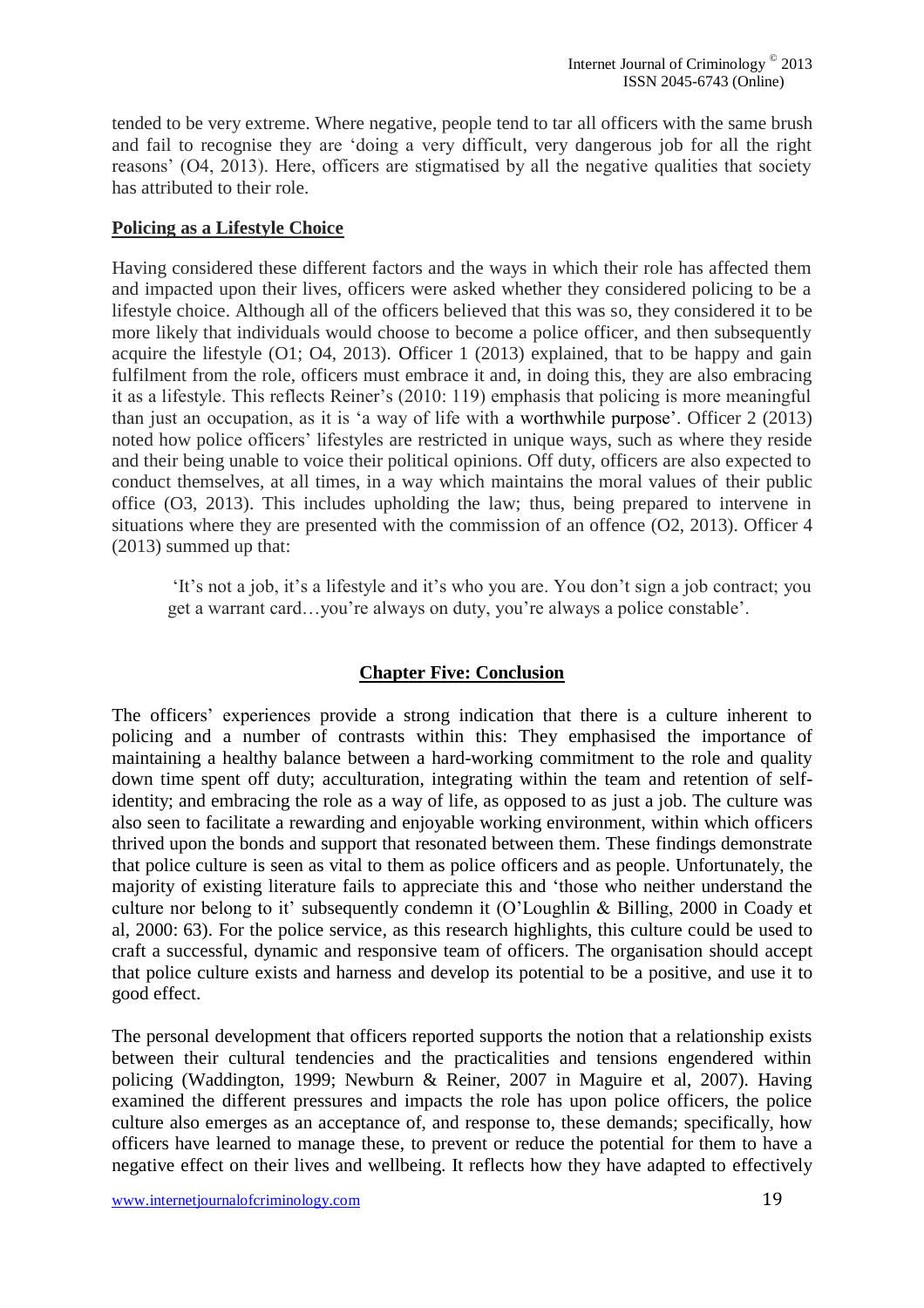perform their role, both as individuals and, collectively, as a team. There was also some indication that these changes become more prominent with length of service. Officers demonstrated how they had learned to make the role work for them by synchronising their personal lives with it and embracing the new lifestyle that this brings. This allows them to function and gain fulfilment in both domains. What is also emphasised is that, whilst their authority, powers, and responsibility to serve and protect the community are only publicly identifiable in uniform, their implicit obligation and moral duty to uphold this position, remains constant throughout their time spent off duty. In effect, their role as a police officer is a 'twenty-four-hour-a-day identity' (Skolnick & Fyfe, 1993: 92) and it becomes what they represent as a person. This research accentuates these unique sacrifices that officers make and advocates, along with Association of Chief Police Officers (ACPO) (2011) that this should be recognised, both by the organisation and the public.

The findings demonstrate that officers have an intrinsic attraction to the role; they want to do it for reasons other than the instrumental gain (Reiner, 1978). As Kirschman (2007: 106) emphasises: 'choosing to become a cop means dedicating oneself to socially meaningful work…being part of something bigger than one's own personal needs'. This research also implies that this initial attraction becomes the element that officers go on to find most rewarding about their role. Thus, the rewards gained mitigate the lifestyle changes and restrictions placed upon officers, and are also what continue to sustain their commitment and motivation towards their work. Therefore a reduction in starting salary will be unlikely to affect new recruits' motivation for choosing this occupation. Although officers demonstrated concern for the reduction in their job security, they still implied that, although it is no longer the 'job for life' it once was, they were still committed to a career with the police service (O1; O2; O4, 2013). This change also has its positives as, combined with the more stringent recruitment processes (Beckford, 2012), it will help deter and root out those with a lazy work ethic, and retain, recruit and reward, the hard working officers, who do their job for all the right reasons.

Whilst the officers demonstrated how they successfully managed many aspects of their role, they did highlight some, related to organisational and occupational stressors that were beyond their control. These were the proliferation of bureaucratic systems, processes and personal performance indicators, which force them to administer their role in a prescribed way. Ellison and Genz (1978) describe these as 'chronic' stressors; it prioritises compliance with these requirements over the results that officers are trying to achieve (Berry, 2010: 1). The negative impact of promoting inexperienced officers into management positions and the promotion mentality within officers was also raised. This, in addition to concerns raised by the literature (Paoline, 2004; Terrill et al, 2003) leaves Winsor's (2012) recommendation for recruitment of external police managers as potentially detrimental. In effect, these issues reduce officers' ability to perform their role in the most efficient and effective way.

Based on this research, and in line with the recommendation by ACPO (2011), this researcher believes that all police managers should first be police constables. Through this, they gain an invaluable appreciation and experience of the role, become immersed in police culture, and have the opportunity to earn and gain the trust and respect of their fellow colleagues. This way, the foundation for positive working relationships can be built; crucial to addressing the present divide between officers and their senior ranks. This researcher also advocates that only delegates who can successfully demonstrate leadership and management skills should be promoted. These skills are necessary to recognise, meet, and support the needs of officers, and to best enhance their performance as individuals, and as part of a team. As Berry (2010)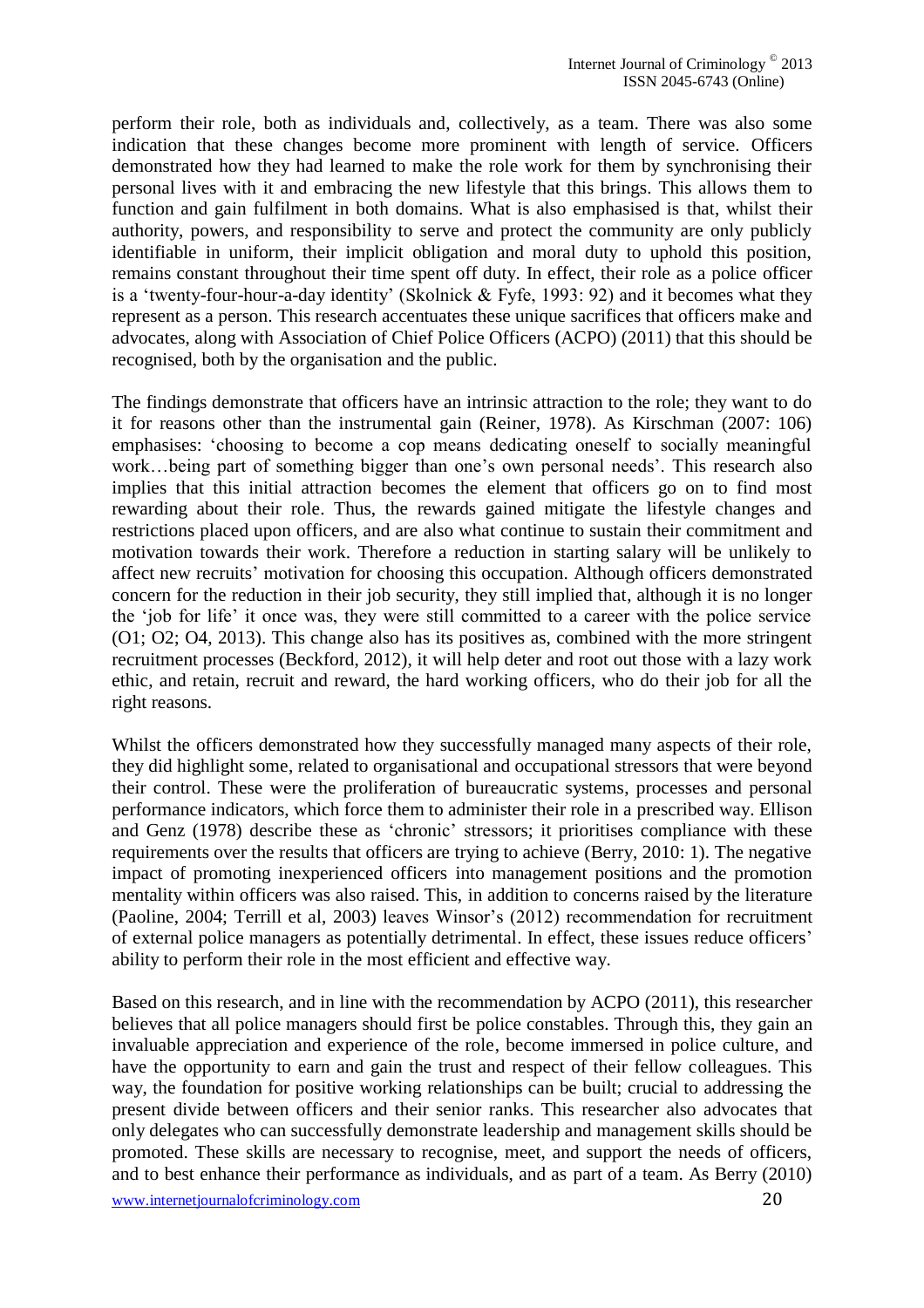found, minimal progress has been made towards reducing the excessive bureaucracy in the police service. What is needed is for the organisation to reinstate trust and confidence in officers' ability to use their professional judgement and discretion to make decisions and be personally responsible and accountable for them (ibid). Building positive and trusting working relationships between police ranks is also central to achieving this.

The government has set quantifiable performance targets for all public services to monitor public spending, promote economic recovery and increase efficiency and productivity. This underpins the decision to measure and define an officer's individual performance based on the figures they produce. Although this issue was not something that was directly explored with officers, throughout their responses they raised strong contentions about the restrictions that this places upon them. As Officer 2 (2013) expressed, it has also caused a shift from a police force that manages people, to an impersonal business that prioritises managing figures. As the Home Secretary has asserted 'targets don't fight crime; targets hinder the fight against crime' (Theresa May, 2010 cited in Travis, 2010); they do not convey or measure anything of the quality of the service that is being provided and officers are forced to concentrate 'on ticking boxes…at the expense of simply being the best they can be' (Curtis 2013, cited in Police Oracle, 2013). Measuring performance and efficiency is vital to improving the police service. However, the current performance indicators are incompatible with the practicalities of policing. This researcher recommends that individual performance should be measured in a way that allows officers to concentrate on working hard, and to the best of their abilities. The figures should depict a true reflection of this.

What was prevalent throughout the interviews was officers' genuine dedication and commitment to their role. Thus, this researcher believes that demanding that they, and other public service workers, prioritise meeting performance targets over the quality of service delivery, effectually challenges this commitment. Furthermore, the government is contradicting its own mission towards social recovery; 'The Big Society' (BBC, 2011), as it restricts those whose position and contribution to society, has the propensity to make the greatest difference. It fails to recognise the value of the intrinsic reasons that motivate people within public service, to do what they do; and is disabling them from employing this motivation to its best effect. The officers accepted that they are powerless to change the negatives that they identified and must just continue to work within the system as it stands; they conceded that 'it's the nature of the beast' (O1; O3, 2013).

It is acknowledged that this research does have its limitations, particularly due to the small sample that was selected from officers who were known to the researcher. Thus, in order to draw conclusions that could be extended, a larger, randomly selected sample, drawn from several police forces, would be required. This research highlights potential scope for further research into the effects of performance targets on public service generally. Following the full implementation of changes prescribed by Winsor, a research opportunity will also arise to examine the impact of this on the police service specifically; the new face of policing.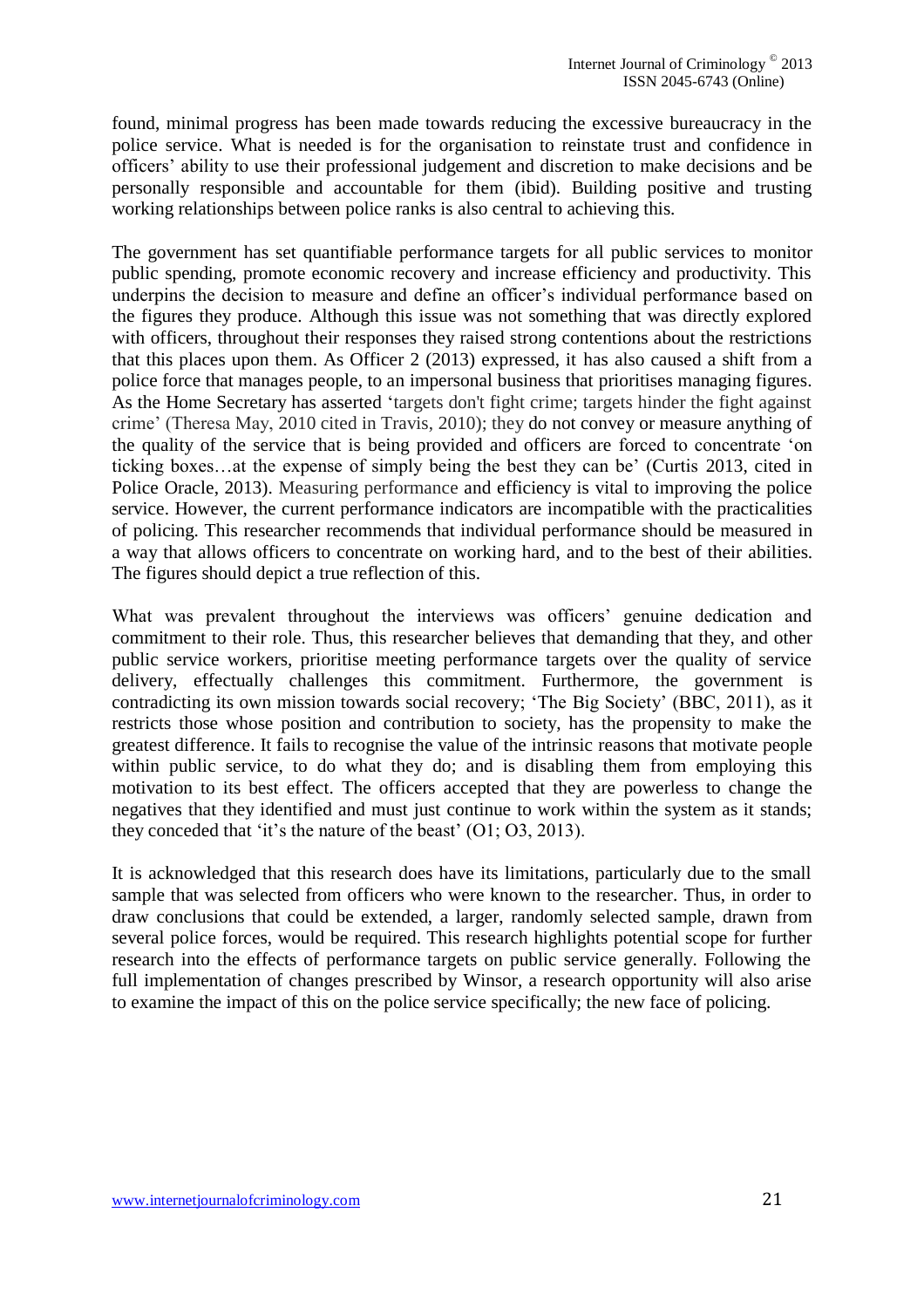# **Appendix 1: Interview Schedule**

The following themes/issues are to be addressed within each of the interviews;

- What is the role/rank of the participant within their specific police organisation?
- What were their motivations for choosing to become a police officer?
- What were their preconceptions about what the role entailed? Do these match the reality of the role?
- Did they believe that performing this role would alter their life (in terms of behaviour, attitude, lifestyle) in any way? – If so, has that happened and in what ways?
- Do they believe there is a culture that is inherent/specific to policing? If so what do they see as the positives and negatives of this culture?
- How would they describe police culture how does this vary to non-police culture?
- What does the police culture mean to them?
- Where does such culture/attitudes/behaviour come from?
- Has their role impacted/affected/changed any of their attitudes/personality and how?
- Have they witnessed any specific negative outcomes/effects/ of policing on officers' behaviour or attitudes?
- Do they feel the role has had any emotional/ psychological/ physical impacts?
- Has the role had an impact on their personal/ family life off-duty?
- Is there sufficient support for police officers in terms of policing impacts?
- Job satisfaction vs. negative impacts how do these weigh up?
- Do they believe policing is a lifestyle choice what does this mean to them?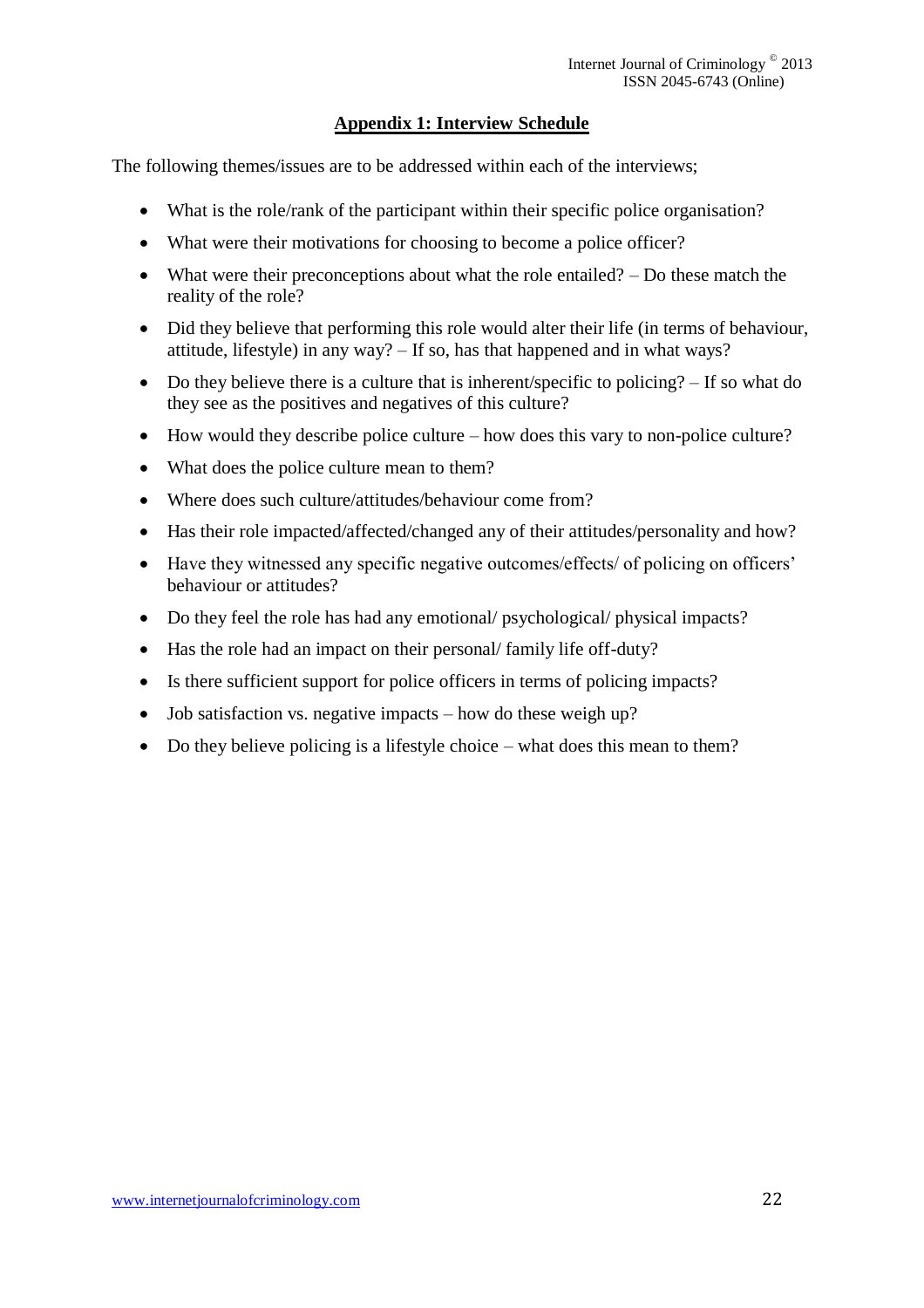# **Appendix 2: Notification of Ethics Decision (SREC)**



# **College of Business Law and Social Sciences School of Social Sciences.**

# **School of Social Sciences Research Ethics Committee (SREC)**

Notification of Decision

| Student's Name                    | Ruth House            |
|-----------------------------------|-----------------------|
| Supervisor's Name                 | Natasha Chubbock      |
| NTU ID                            | N0332575              |
| Programme                         | <b>BA Criminology</b> |
| Date of SREC meeting              | 20/11/2012            |
| Date Notification sent to student | 22/04/2013            |

At the Social Sciences Research Ethics Committee meeting the following decision was made in respect of your application for Ethical Approval of a Research Project:

**Approved -** you may commence your research as outlined in your application

If you have to **re-submit your form** you must ensure that you clearly indicate on the form that it is a resubmission, for Chair's action, and **on a separate document detail what changes have been made, together with including any relevant attachments** (e.g. research instruments or participant information).

If you need to enter an ethical approval code for the research participation scheme, then use the date of this notification as that code.

If you have any queries please do not hesitate to contact your project supervisor or alternatively e-mail [SOC.ethics@ntu.ac.uk.](mailto:SOC.ethics@ntu.ac.uk)

Further information and guidance can be found on the ethics module (XXSOC10002) on NOW.

comme

T Gillespie, Chair SREC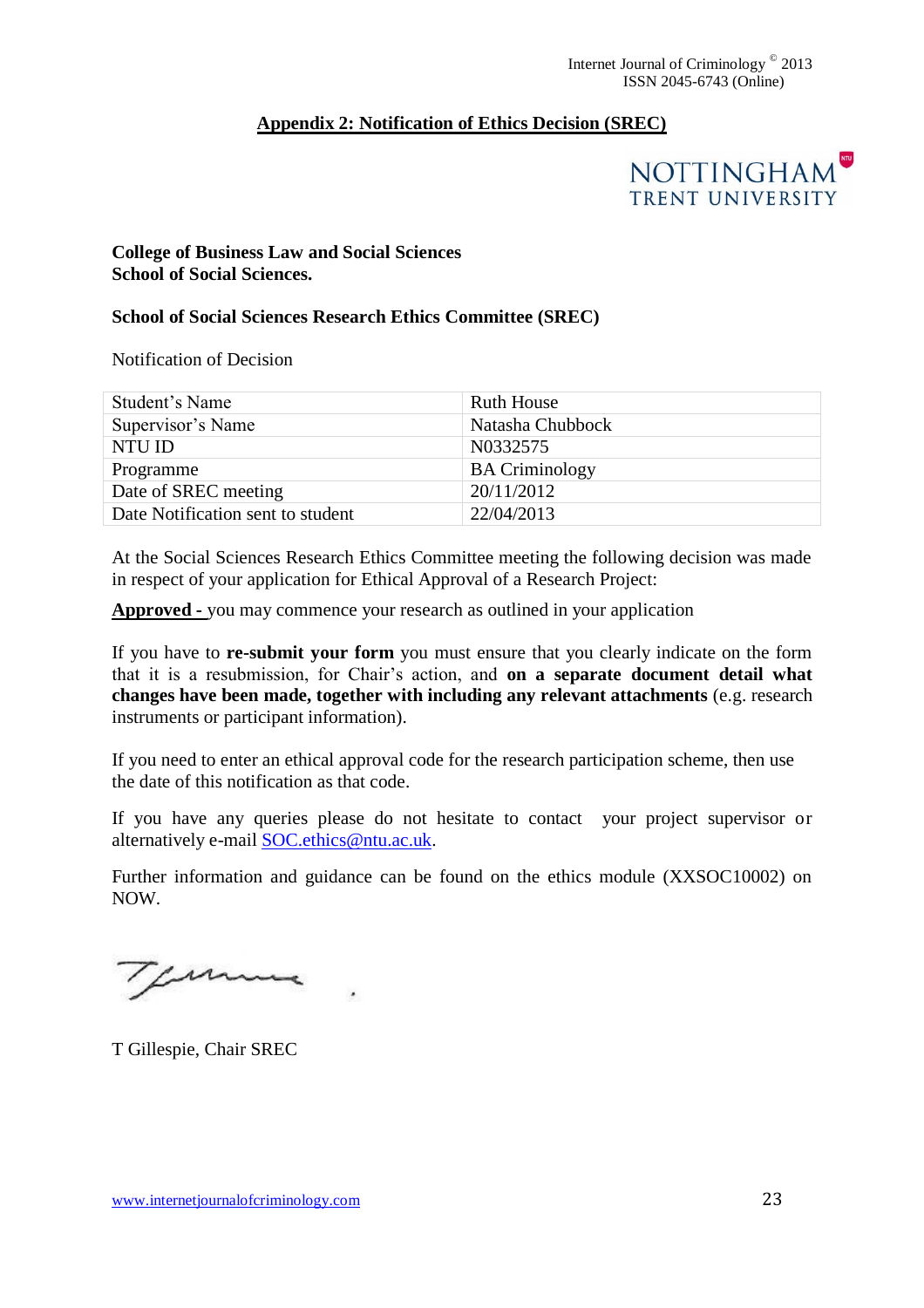# **Appendix 3: Participant Information and Informed Consent**

## NOTTINGHAM<sup>®</sup> TRENT UNIVERSITY

## **Participant Information & Informed Consent Form**

This form will provide you with information about the research, please read through all the details carefully.

## **Information to participant**

The purpose of this research is to examine the impact the occupational role of a police officer has upon police officers as individuals.

You are being asked to take part in an interview, which will last approximately one hour. The interviewer will ask a series of questions about the impact your role as a police officer has had on you and the effect of this on both your occupational and personal life. This is to explore the idea that policing is not just an occupation, but also a life style choice. During the interview, please let the interviewer know if you would rather not answer any of the questions put to you.

You have the right to withdraw without giving a reason to do so. If you wish to withdraw you should contact the researcher (or their supervisor) and ask for your data to be withdrawn from the study by February 1st 2013.

To enable an accurate transcription of the interview, it will be recorded. Only the interviewer will have access to recordings and all recordings will be destroyed after submission of the research in May 2013.

Anything you say during the interview will be treated as confidential. Due to the nature of the research, extracts from the interview will be used in the final report. However, you will remain anonymous throughout, as all names, places and organisational branches will be removed to ensure this. You will only be referred to using a unique identifier e.g. 'Officer 1'

Upon completion of the interview you are free to ask any questions you may have about the interview or with regard to research in general.

Participation is voluntary and greatly appreciated. If you are happy to take part in this research please sign and date below. If you have any question or concerns before, during or after your participation in this research my contact details are below, along with those of my supervisor.

#### **Agreement to consent**

I have read and understand the purpose of this research and my part in it.

I have asked any questions if needed and understand that I can contact the investigator at any time with queries or concerns.

I have the right to withdraw my data at any point during or after the interview up until the deadline date and understand that all materials will be destroyed.

I am aware that the interview will be recorded and I agree to this.

I voluntarily agree to take part in the study.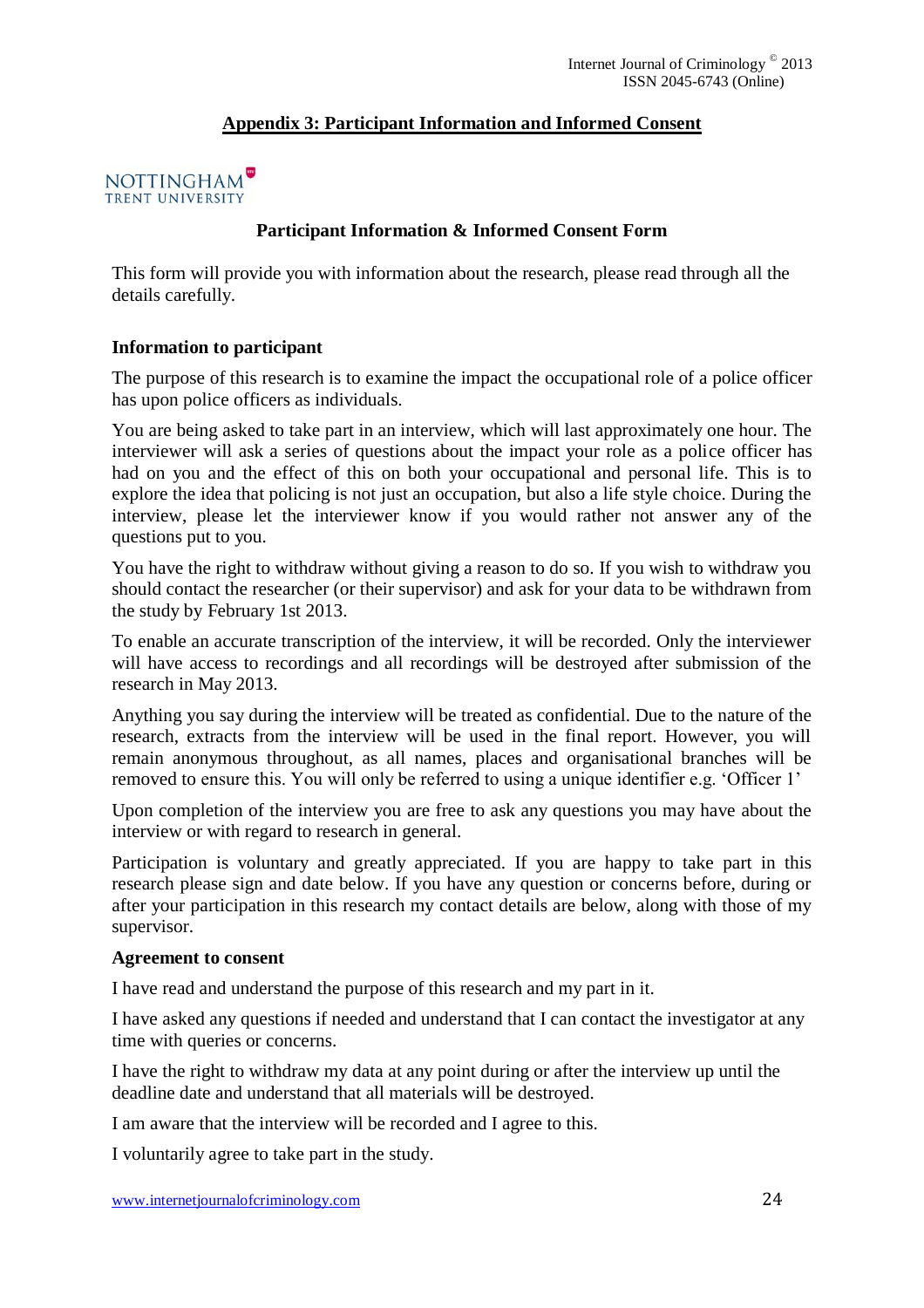Internet Journal of Criminology © 2013 ISSN 2045-6743 (Online)

| Signature of                       |                                                                                                  |
|------------------------------------|--------------------------------------------------------------------------------------------------|
|                                    |                                                                                                  |
|                                    |                                                                                                  |
|                                    |                                                                                                  |
|                                    |                                                                                                  |
|                                    |                                                                                                  |
| <b>Researcher Contact Details:</b> | <b>Ruth House</b><br>Email: ruth.house2010@my.ntu.ac.uk                                          |
| <b>Supervisor Contact Details:</b> | <b>Natasha Chubbock</b><br><b>Senior Lecturer in Criminology</b><br><b>Division of Sociology</b> |
|                                    | <b>The Nottingham Trent University</b>                                                           |
|                                    | <b>Burton Street, Nottingham</b>                                                                 |
|                                    | NG14BU                                                                                           |

*Thank you for your participation!*

Version 1.0

**Tel: 0115 848 5577**

**Email: [natasha.chubbock@ntu.ac.uk](mailto:natasha.chubbock@ntu.ac.uk)**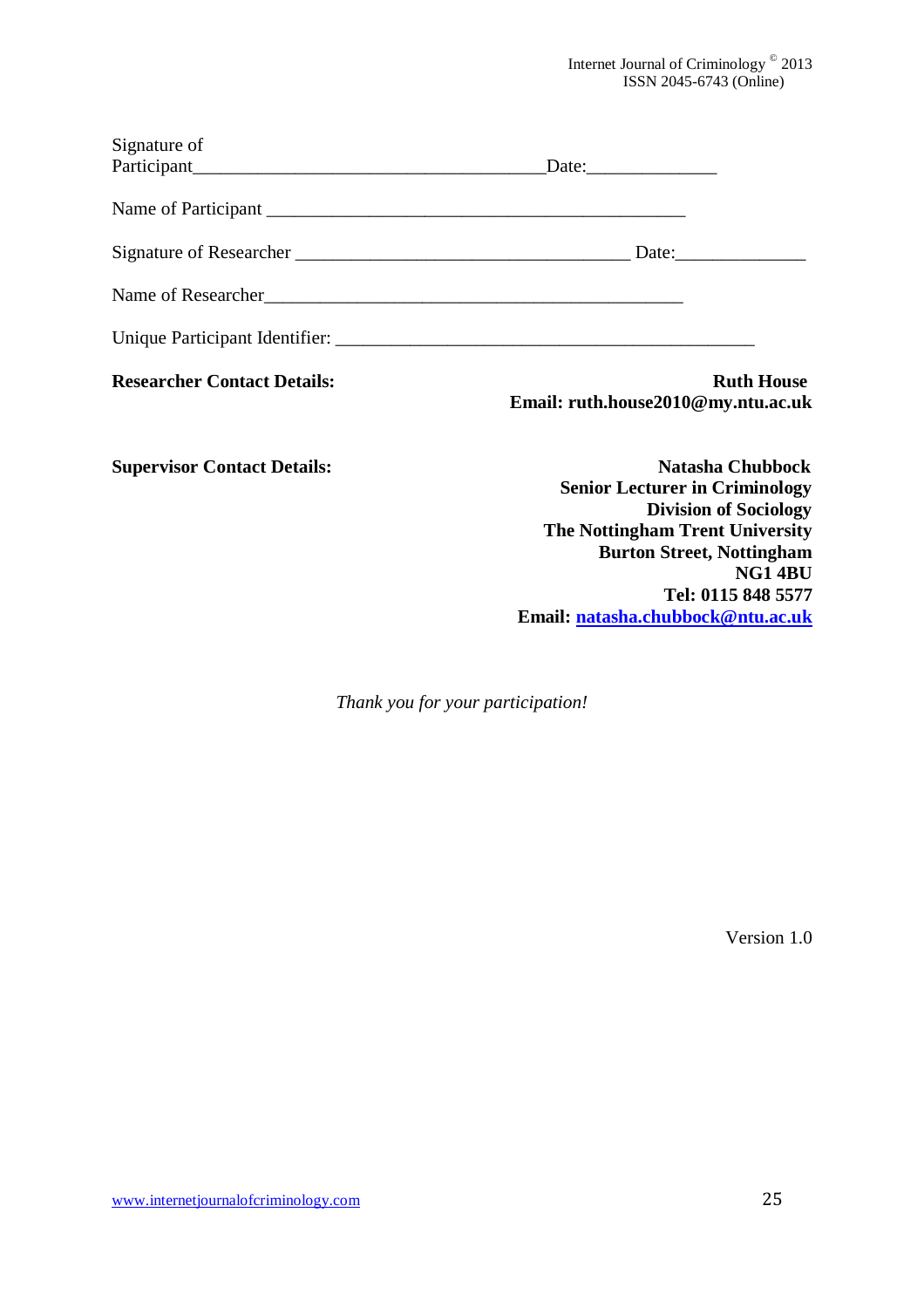# **References**

Ainsworth, P.B (2002) *Psychology and Policing*, Collompton: Wilan Publishing

Alderson, J (1979) *Policing Freedom,* Plymouth: Macdonald & Evans Ltd.

BBC (2011) 'Big Society is my Mission, Says David Cameron' (Internet) Available at: [http://www.bbc.co.uk/news/uk-politics-12443396,](http://www.bbc.co.uk/news/uk-politics-12443396) Accessed: 28/03/2013

Beckford, M. (2012) 'Winsor Report: Harder to get into the Police, Easier to be Made Redundant' (Internet) Available at: [http://www.telegraph.co.uk/news/uknews/law-and](http://www.telegraph.co.uk/news/uknews/law-and-order/9146723/Winsor-report-harder-to-get-into-the-police-easier-to-be-made-redundant.html)[order/9146723/Winsor-report-harder-to-get-into-the-police-easier-to-be-made](http://www.telegraph.co.uk/news/uknews/law-and-order/9146723/Winsor-report-harder-to-get-into-the-police-easier-to-be-made-redundant.html)[redundant.html,](http://www.telegraph.co.uk/news/uknews/law-and-order/9146723/Winsor-report-harder-to-get-into-the-police-easier-to-be-made-redundant.html) Accessed: 01/12/12

Berg, B.L. (2009) *Qualitative Research Methods for the Social Sciences*, 7<sup>th</sup> Edition, Boston: Pearson Education Ltd

Berry, J. (2010) *Reducing Bureaucracy in Policing Advocate,* Final Report, London: HMSO

Bryman, A. (2008) *Social Research Methods 4th Edition,* Oxford: Oxford University Press

Caplan, J. (2003) 'Police Cynicism: Police Survival Tool?'*, Police Journal* 76(4): pp.304-313

Chan, J. (1996) 'Changing Police Culture', *British Journal of Criminology* 36(1): pp.109-134

Chan, J.B.L., Devery, C. & Doran, S. (2003) *Fair Cop: Understanding the Art of Policing,*  Toronto: University of Toronto Inc.

Ellison, K.W. & Genz, J.S. (1978) 'The Police Officer as Burned-Out Samaritan', *FBI Law Enforcement Bulletin* 47(3): pp.1-7

Fielding, N.G. & Fielding, J. (1991) 'Police Attitudes to Crime and Punishment: Certainties and Dilemmas', *The British Journal of Criminology* 31(1): pp.39-53

Ganster, D.C,. Pagon, M. & Duffy. M. (1996) 'Organizational and Interpersonal Sources of Stress in the Slovenian Police Force' in M. Pagon (ed.) *Policing in Central and Eastern Europe: Comparing First hand Knowledge With Experience From the West*, Ljubljana: College of Police and Security Studies: pp.425-433

Garcia, L., Nesbary, D.K., & Gu, J. (2004) 'Perceptual Variations of Stressors Among Police Officers During an era of Decreasing Crime, *Journal of Criminal Justice* 20(1): pp.33-50

Garner, R. (2005) 'Police Attitudes: The Impact of Experience after training', *Applied Psychology in Criminal Justice* 1(1): pp.56-70

Graef, R. (1989) *Talking Blues: The Police in Their Own Words*, London: Collins Harvill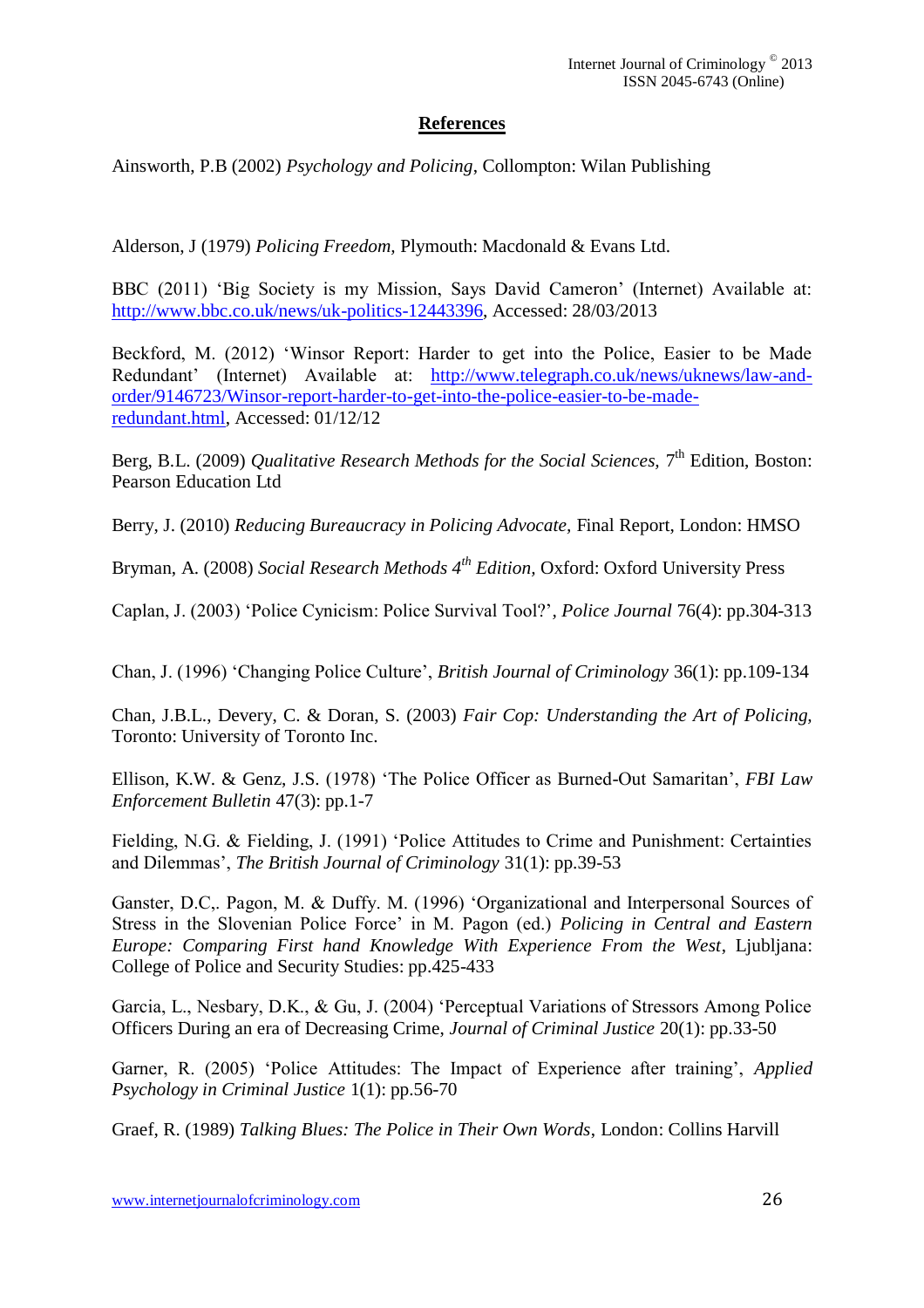Hale, C., Hayward, K., Wahidin, A. & Wincup, E. (2009) *Criminology*, 2<sup>nd</sup> Edition, Oxford: Oxford University Press

He, N., Zhao, J. & Archbold, C.A. (2002) 'Gender and Police Stress: The Convergent and Divergent Impact of Work Environment, Work-family Conflict, and Stress Coping Mechanisms of Female and Male Police Officers', *Policing: An International Journal of Police Strategies & Management* 25(4): pp.687-708

HM Treasury (2010) *Spending Review 2010,* London: HMSO

Holdaway, S. (1983) *Inside the British Police: A Force at Work,* Oxford: Blackwell

Flanagan, R. (2008) *The Review of Policing: Final Report,* London: HMSO

Kirschman, E (2007) *I Love a Cop: What Police Families Need to Know Revised Edition*, New York: The Guildford

Lindsay, V., Banks-Taylor, W. & Sheeley, K. (2008) 'Alcohol and the Police: An Empirical Examination of a Widely-Held Assumption', *Policing: An International Journal of Police Strategies & Management* 31(4): pp.596-609

Manning, P.K. (1977) *Police Work: The Social Organization of Policing,* Cambridge: MIT Press

Miller, H.A., Mire, S. & Kim, B. (2009) 'Predictors of Job Satisfaction Among Police Officers: Does Personality Matter?', *Journal of Criminal Justice* 37(5): pp. 419-426

Monk-Turner, E., O'Leary, D. & Sumter, M. (2010) 'Factors Shaping Police Retention: Does Herzberg's Theory of Satisfaction Hold?', *Police Journal* 83(2): pp.164-174

National Institute of Justice (2000) 'On-the-Job-Stress in Policing: Reducing It, Preventing It', *National Institute of Justice Journal: pp.18-24*

Newburn, T. (2008) *Handbook of Policing*, 2<sup>nd</sup> Edition, Cullompton: Willan

Newburn, T. & Reiner, R. (2007) 'Policing and the Police' in M. Maguire, R. Morgan & R. Reiner (eds.) *The Oxford Handbook of Criminology 4th Edition,* Oxford: Oxford University Press: pp.806-837

Niederhoffer, A. (1967) *Behind the Shield: The Police in Urban Society,* New York: Doubleday

Noblet, A.J., Rodwell, J.J. & Allisey, A.F. (2009) 'Police Stress: The Role of the Psychological Contract and Perceptions of Fairness', *Policing: An International Journal of Police Strategies & Management* 32(4): pp.613-630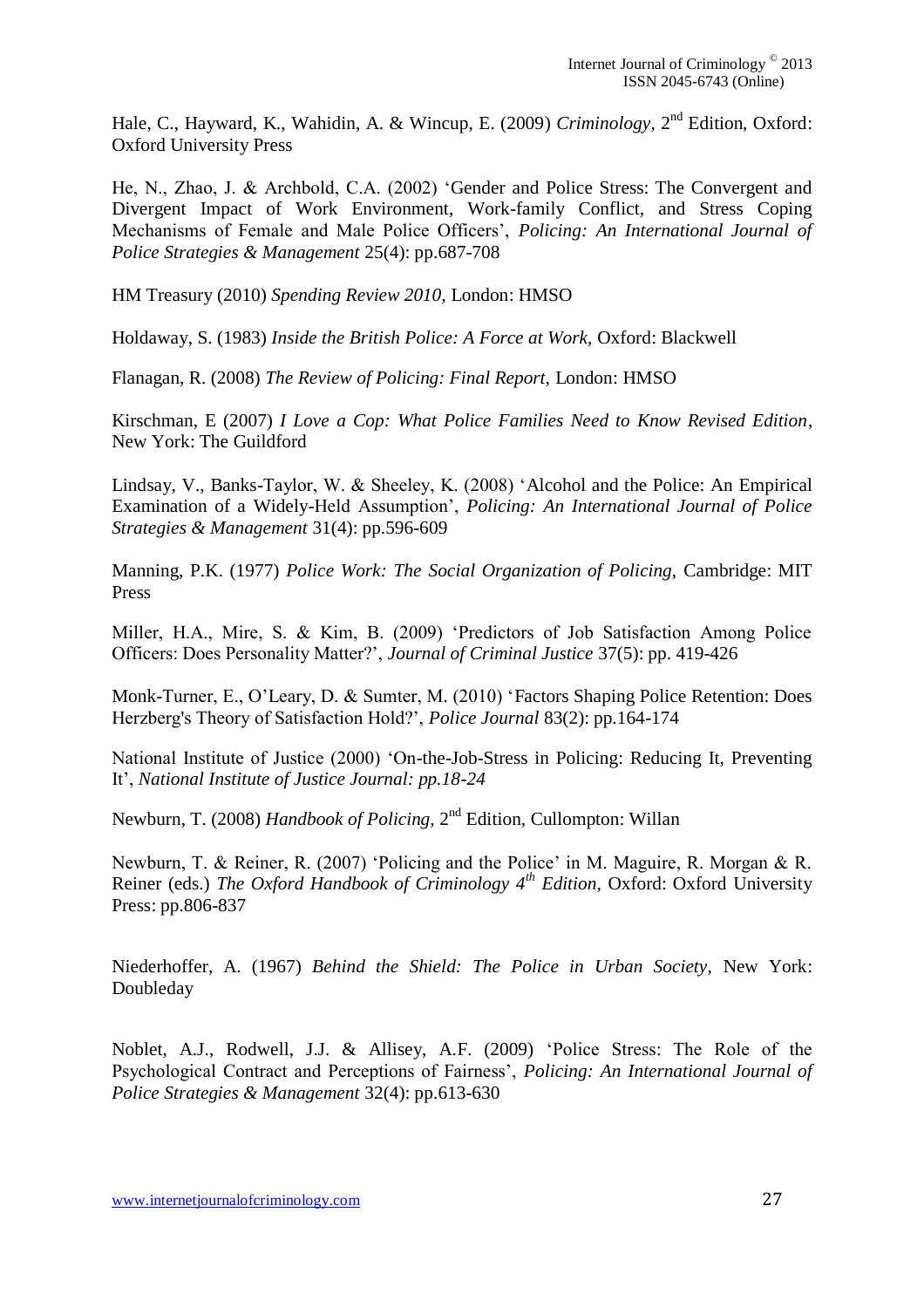O'Loughlin, N. & Billing, P. (2000) 'Positive Police Culture: Correcting Perceptions' in T. Coady, S. James, S. Miller, & M. O'Keefe (eds.) *Violence and Police Culture,* Victoria: Melbourne University Press: pp.63-84

Paoline, E.A. (2003) 'Taking Stock: Toward a Richer Understanding of Police Culture', *Journal of Criminal Justice* 31: pp.199-214

Paoline, E.A. (2004) 'Shedding Light on Police Culture: An Examination of Officers' Occupational Attitudes', *Police Quarterly* 7(2): pp.205-236

Police Oracle (2013) 'Supers President: Tick Box Targets Threaten Policing' (Internet) Available at: <http://www.policeoracle.com/news/Supers-President:-Tick-Box-Targets-> ['Threaten-Policing'\\_62268.html,](http://www.policeoracle.com/news/Supers-President:-Tick-Box-Targets-) Accessed: 28/03/2013

Prenzler, T. (1997) 'Research and Evaluation: Is There a Police Culture', *Australian Journal of Public Administration* 56(4): pp.47-56

Punch, M. (1985) *Conduct Unbecoming: The Social Construction of Police Deviance and Control*, London: Tavistock Publications

Reiner, R. (1978) *The Blue-Coated Worker*, Cambridge: Cambridge University Press

Reiner, R. (1985) *The Politics of the Police,* Hertfordshire: Wheatsheaf Books Ltd.

Reiner, R. (2000) *The Politics of the Police 3rd Edition*, Oxford: Oxford University Press

Reiner, R. (2010) *The Politics of the Police*, 4<sup>th</sup> Edition, Oxford: Oxford University Press

Roberts, N.A. & Levenson, R.W. (2001) 'The Remains of the Workday: Impact of Job Stress and Exhaustion on Marital Interaction in Police Couples', *Journal of Marriage and Family* 63(4): pp. 1052-1067

Scaramella, G.L., McCamey, W.P. & Cox, S.M. (2011) *Introduction to Policing,* Thousand Oaks, CA: Sage

Schein, E.H. (2004) *Organizational Culture and Leadership*, 3<sup>rd</sup> Edition, San Francisco: Jossey-Bass

Shane, J. M. (2010) 'Organizational Stressors and Police Performance', Journal of Criminal Justice 38(4): pp.807-818

Shearing, C.D. & Ericson, R.V (1991) 'Culture as Figurative Action', *The British Journal of Sociology* 42(4): pp.481-506

Silverman, D. (2010) *Doing Qualitative Research 3rd Edition,* London: Sage Publications Ltd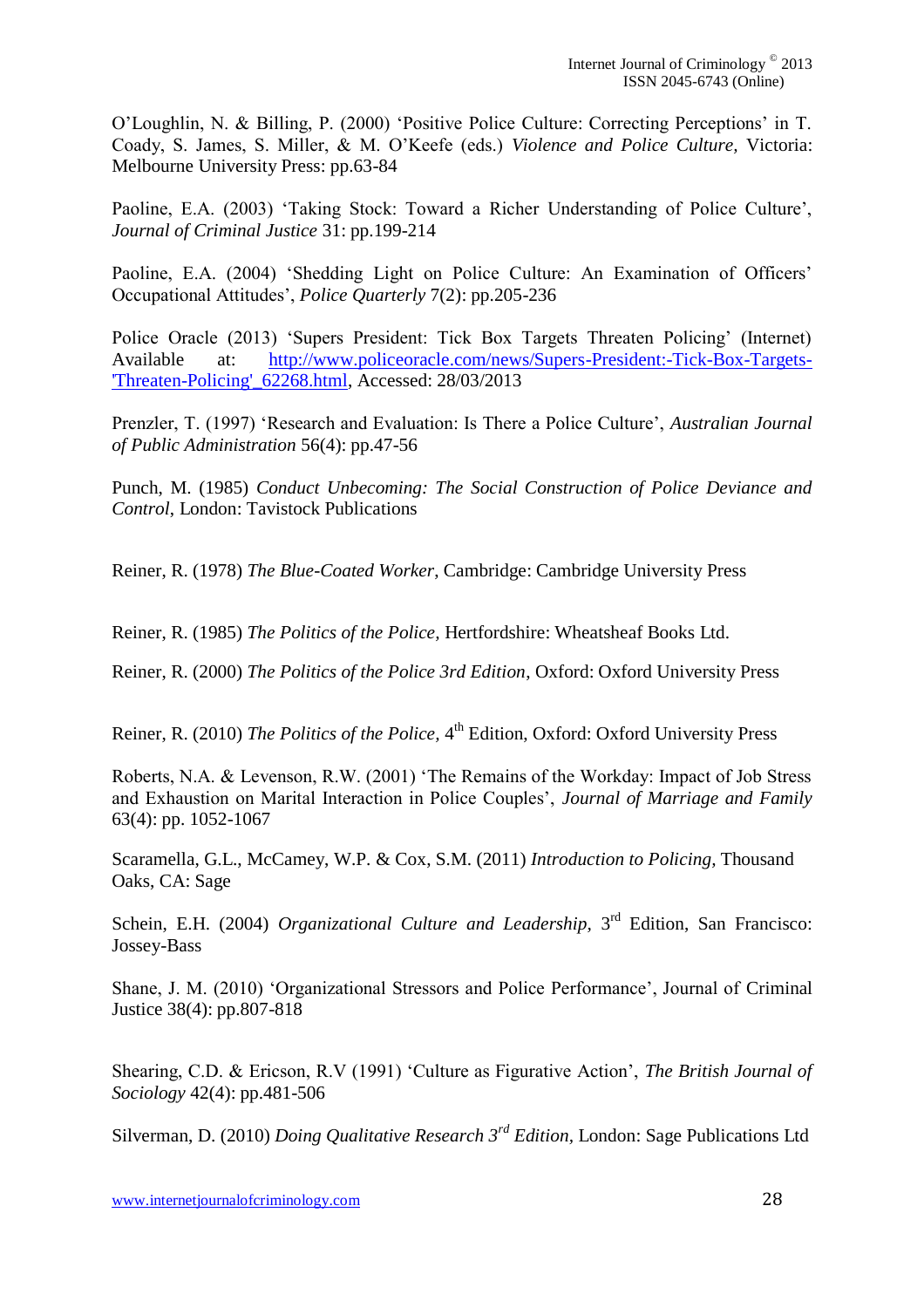Skolnick, J.H. (1966) *Justice Without Trial: Law Enforcement in a Democratic Society,* New York: John Wiley & Sons Inc

Skolnick, J.H (1975) *Justice Without Trial: Law Enforcement in a Democratic Society Second Edition*, New York: John Wiley and Sons Inc.

Skolnick, J.H. & Fyfe, J.J. (1993) Above the Law: Police and the Excessive Use of Force, New York: The Free Press

Smith, D.J. & Gray J. (1985) *Police and People in London: The PSI Report*, Aldershot: Gower.

Stinchcombe, J.B. (2004) 'Searching for Stress in All the Wrong Places: Combating Chronic Organizational Stressors in Policing', *Police Practice and Research* 5(3): pp.259-277

Terrill, W., Paoline, E.A., & Manning, P.K. (2003) 'Police Culture and Coercion', *Criminology* 41(4): pp.1003-1034

Toch, H. (2002) *Stress in Policing*, 2<sup>nd</sup> Edition, Washington: American Psychological Association

Travis, A (2010) 'Theresa May Scraps Labour Police Beat Pledge' (Internet) Available at: [http://www.guardian.co.uk/uk/2010/jun/29/theresa-may-labour-police-beat,](http://www.guardian.co.uk/uk/2010/jun/29/theresa-may-labour-police-beat) Accessed: 28/03/2013

Turnbull, P. & Wass, V. (2012) *Time for Justice? Long Working Hours and the Well-Being of Police Inspectors,* Cardiff: Cardiff University

Van Maanen, J. (1972) *Police Socialization: An Empirical Assessment of Job Attitude Changes During the Initial Employment Period*, Working Paper No. 632-72, Massachusetts: Massachusetts Institute of Technology

Van Maanen, J. (1975) 'Police Socialization: A Longitudinal Examination of Job Attitudes in an Urban Police Department', *Administrative Science Quarterly* 20(2): pp.207-228

Waddington, P.A.J. (1999) 'Police (Canteen) Subculture: An Appreciation', *British Journal of Criminology* 39(2): pp.286-308

Waters, J.A. & Ussery, W. (2007) 'Police Stress: History, Contributing Factor, Symptoms, and Interventions', *Policing: An International Journal of Police Strategies and Management* 30(2): pp.169-188

Westley, W.A. (1970) *Violence and the Police: A Sociological Study of Law, Custom, and Morality*, Cambridge: MIT Press

Winsor, P.T (2011) *Independent Review of Police Officer and Staff Remuneration and Conditions,* Part 1 Report, London: HMSO